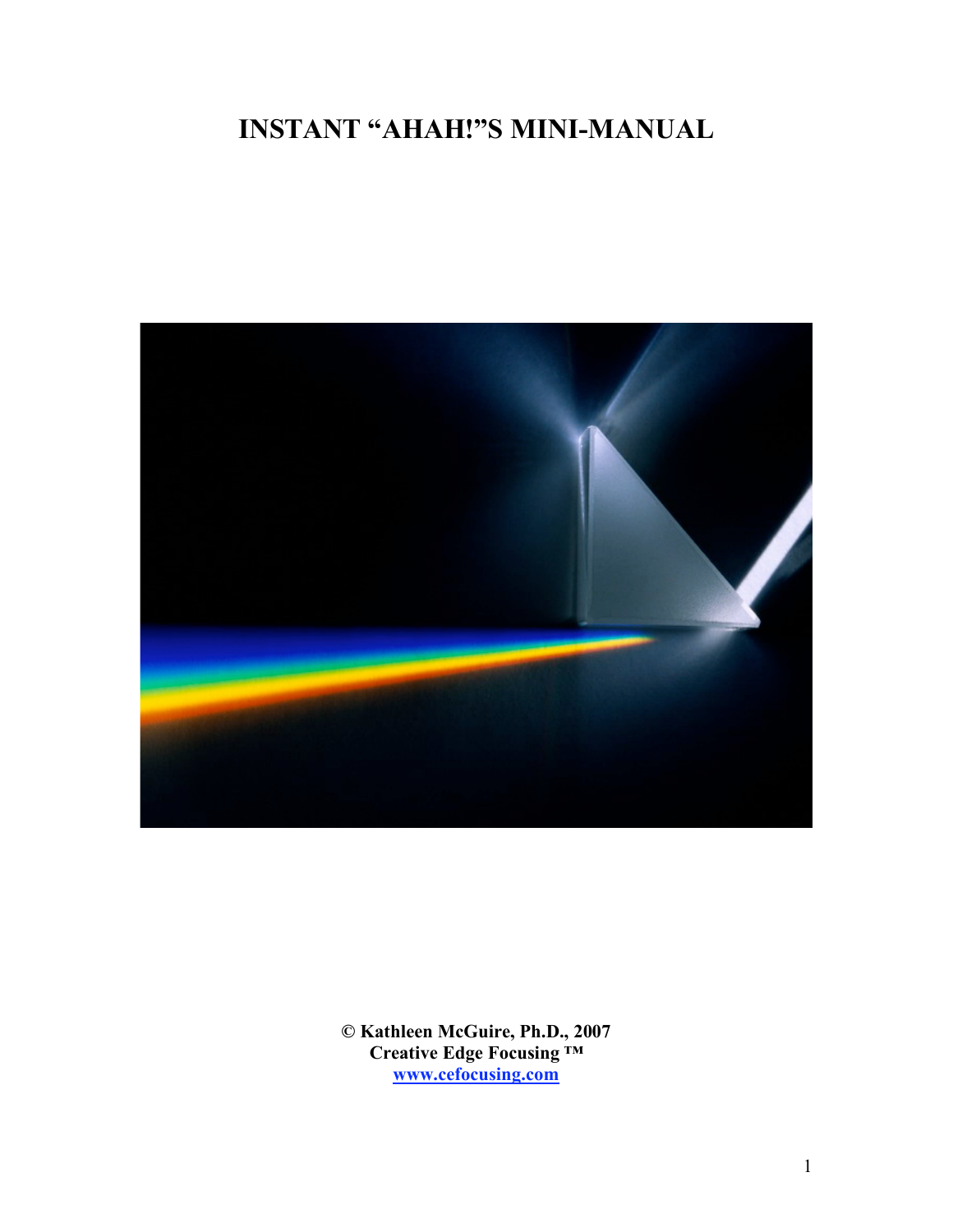### **Introduction**

In over thirty years of engaging in self-help practices, both for my own personal growth and in my work with Listening/Focusing Communities, I have found the following ten "procedures" to be gentle yet profound. They can enrich personal life, relationships, work in the helping professions, and decision making in groups, teams, organizations, and communities.

The more you learn about the core skills offered by Creative Edge Focusing  $TM$ , Intuitive Focusing and Focused Listening, and their application in the PRISMS/S Problem Solving Process and The Creative Edge Pyramid of skills and methods, the more your practice of these simple procedures will be enriched by your growing skill. But they are meant to be instant "Ahah!"s – to immediately turn on a light bulb of growth and creativity and start you on a new path. Here they are. Page numbers give quick reference:

- **1. Focusing:** *Find out what is bothering you* 3
- **2. Active Listening:** *Short-circuit angry confrontations* 7
- **3. Passive Listening:** *Stop arguments with partners, children, coworkers* 10
- **4. Five-Minute Grieving:** *If a patient, friend, coworker starts crying…* 13
- **5. Collaborative Decision Making:** *Quick, efficient meetings* 16
- **6. Empowerment Organization:** *Motivating from the bottom up* 19
- **7. Clearing A Space:** *Instant serenity* 24
- **8. Sharing Your Day:** *Instant intimacy* 27
- **9. Creativity:** *From blocks to predictable "Ahah!"s* 29
- **10. Spirituality:** *Being touched and being moved* 33

In order to get this free download, you have subscribed to our **Instant "Ahah!"s newsletter**. The newsletter will give you a weekly reminder to:

- Pause for a moment to "ponder" at The Creative Edge for Intuitive Focusing
- Pause for a moment to give Focused Listening attention to your relationships
- Pause to enrich your personal, creative, spiritual, and organizational life with tips for Creative Edge living and problem solving at home and at work

You can also join the **Creative Edge Focusing ™ e-discussion/support group** for ongoing online support, discussion, and demonstrations, as you work to incorporate the ten "Ahah!"s below, and the core of Creative Edge Focusing, into your life and relationships, at home and at work. Hope to see you there!!!

Dr. Kathy McGuire Creative Edge Focusing ™ www.cefocusing.com

**Disclaimer: Instant "Ahah!"s are offered purely as self-help skills. In providing them, Dr. McGuire is not engaged in rendering psychological, financial, legal, or other professional services. If expert assistance or counseling is needed, the services of a competent professional should be sought.**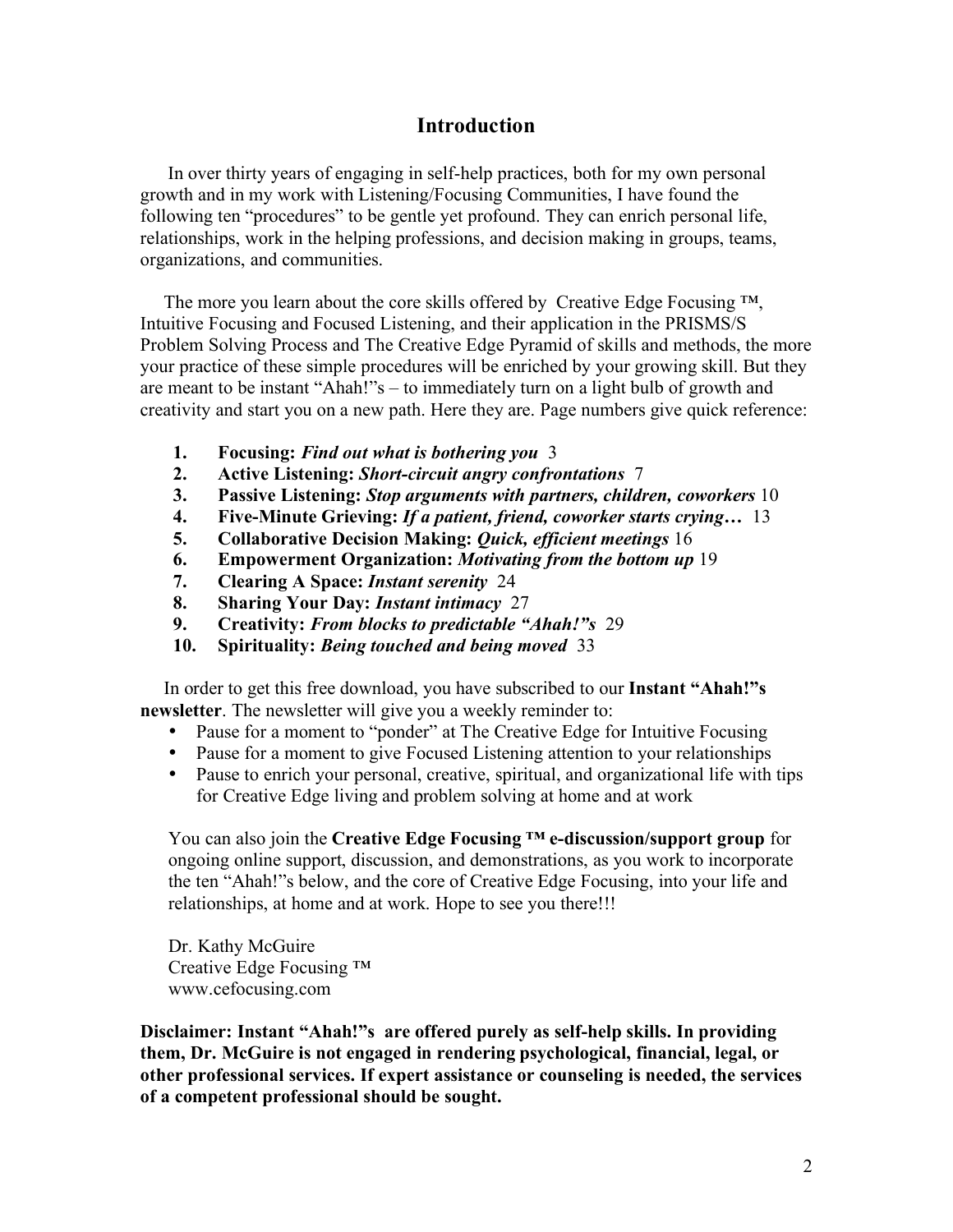### INSTANT "AHAH!" 1 Focusing: *Find Out What Is Bothering You* **© Dr. Kathy McGuire, Ph.D., 2007 Creative Edge Focusing www.cefocusing.com**

### **Focusing On the Creative Edge**

**Intuitive Focusing** is one-half of the two Core Skills basic to Creative Edge Focusing. Intuitive Focusing can be used any time to find out what is bothering you. Intuitive Focusing involves spending time with the vague, wordless "intuitive sense" that there is something….**something you can't quite put your finger on or put into words…** but something definitely determining your behavior or how you feel or the inkling of an idea or solution……

Intuitive Focusing can be used not just for personal problem-solving but for sitting with **The Creative Edge** of anything: a piece of creative art or writing, an exciting professional problem to solve, a good feeling that has a spiritual edge…

### **The Crux of Change**

In the 1960's research showed that the single most important variable predicting success in psychotherapy was, not what the therapist was doing, but the client's own ability to speak from present, felt experiencing rather than intellectualization. Dr. Eugene Gendlin of the University of Chicago decided we'd better learn how to teach that skill to people. He called it Focusing and broke it down into six steps to teach it in a self-help way. His book, *Focusing* (Bantam, 1981), has been translated into over 15 languages and is used throughout the world.

#### **Description of Gendlin's Six Step Focusing Process**

First, I will describe Gendlin's process, then I will walk you through some actual instructions below. Here are **Gendlin's six steps** for use of this inner, meditation-like problem-solving process in a self-help way:

- (1) **Clearing a Space**: setting aside the jumble of thoughts, opinions, and analysis we all carry in our minds, and making a clear, quiet space inside where something new can come.
- (2) **Getting a Felt Sense**: asking an open-ended question like "What is the feel of this whole thing (issue, situation, problem)?" and**, instead of answering with one's already-known analysis, waiting silently** as long as a minute for the subtle, intuitive, "bodily feel" of "the whole thing" to form.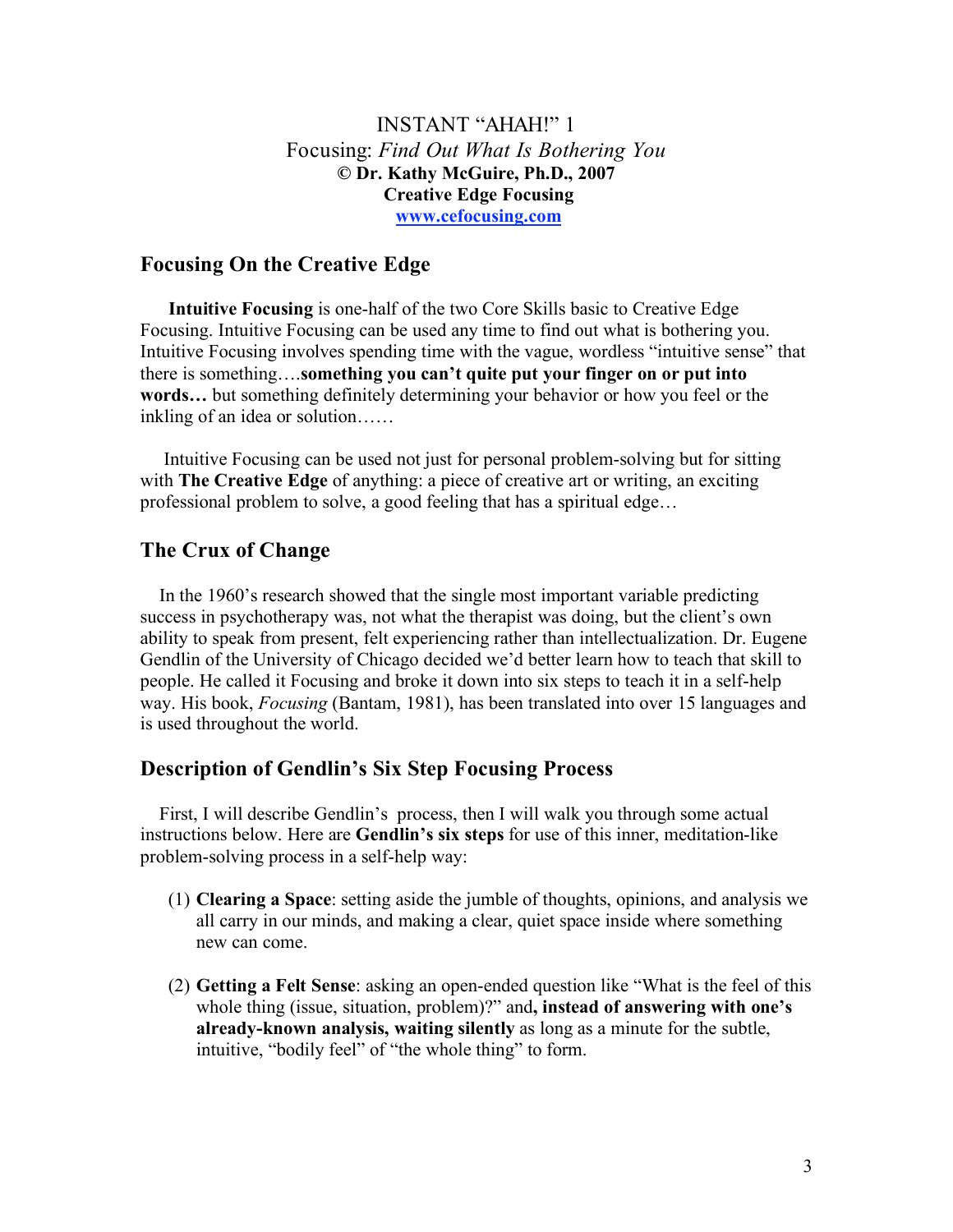- (3) **Finding a Handle**: carefully looking for some words or an image that begin to **capture the "feel of the whole thing,"** the Felt Sense, The Creative Edge: "It's 'jumpy;'" "It's scared;" "It's like the dew of a Spring morning;" "It's like macaroni and cheese – comforting," "It's like jet propulsion! Something new that needs to spring forth!"
- (4) **Resonating and Checking**: taking the Handle words or image and **holding them against the Felt Sense**, asking "Is this right? Is it 'jumpy'?, etc. Finding new words or images if needed **until there is a sense of "fit**": "Yes, that's it. Jumpy."
- (5) **Asking**: **asking open-ended questions (**questions that don't have a "Yes" or "No" or otherwise fixed or "closed" answer) like "And what is so hard about that?" or "And why does that have me stuck?" or "What was so beautiful about that moment?" or "And how does this apply to everything else?" and, again, instead of answering with already-known analysis, **waiting silently for the whole-body-sense, the Felt Sense, to arise**.

At each Asking, the Focuser also **goes back to steps (2), (3) and (4)** as necessary, waiting for the Felt Sense to form, finding Handle words, Resonating and Checking until there is a sense of "fit": "Yes, that's it." This often physicallyfelt experience of tension release and easing in the body, this sense of having found the right words, is called a **Felt Shift** by Dr. Gendlin**.** Dr. McGuire calls it a **Paradigm Shift** It can be a small step of "Yes, that's it" or a larger unfolding, a huge insight, with many pieces of the puzzle suddenly falling into place and a flow of new words and images and possible action steps. Sometimes there is also a flood of tears of acknowledgment and relief or the release of other pent-up emotions. **This is an Instant "Ahah!"**.

**(6) Receiving**: at each new step, each Felt Shift**, taking a moment** to sit with the new "intuitive feel," simply acknowledging and appreciating your own inner knowing for this new insight. Then, **you can start again at step (5),** Asking another open-ended question, ("And what is so important about this?"; "And why did that have me stuck?"; "And where does my mother come into all of this?", etc.). **And, again, step (2), waiting for the Felt Sense to form, step (3) finding a Handle, step (4) Resonating and Checking until there is a Felt Shift, a sense of "That's it!", another Instant "Ahah!".**

#### **A First Attempt: Find Out What Is Bothering You**

Set aside at least 30 minutes for this first attempt. Remember, Focusing is a skill usually taught in 10 two-hour classes or two weekend workshops ---so, if it doesn't work for you immediately, don't give up! Find a nearby teacher from the Focusing Institute **Listings** (www.focusing.org ) or arrange for phone sessions with Dr. McGuire or another Creative Edge Consultant at www.cefocusing.com .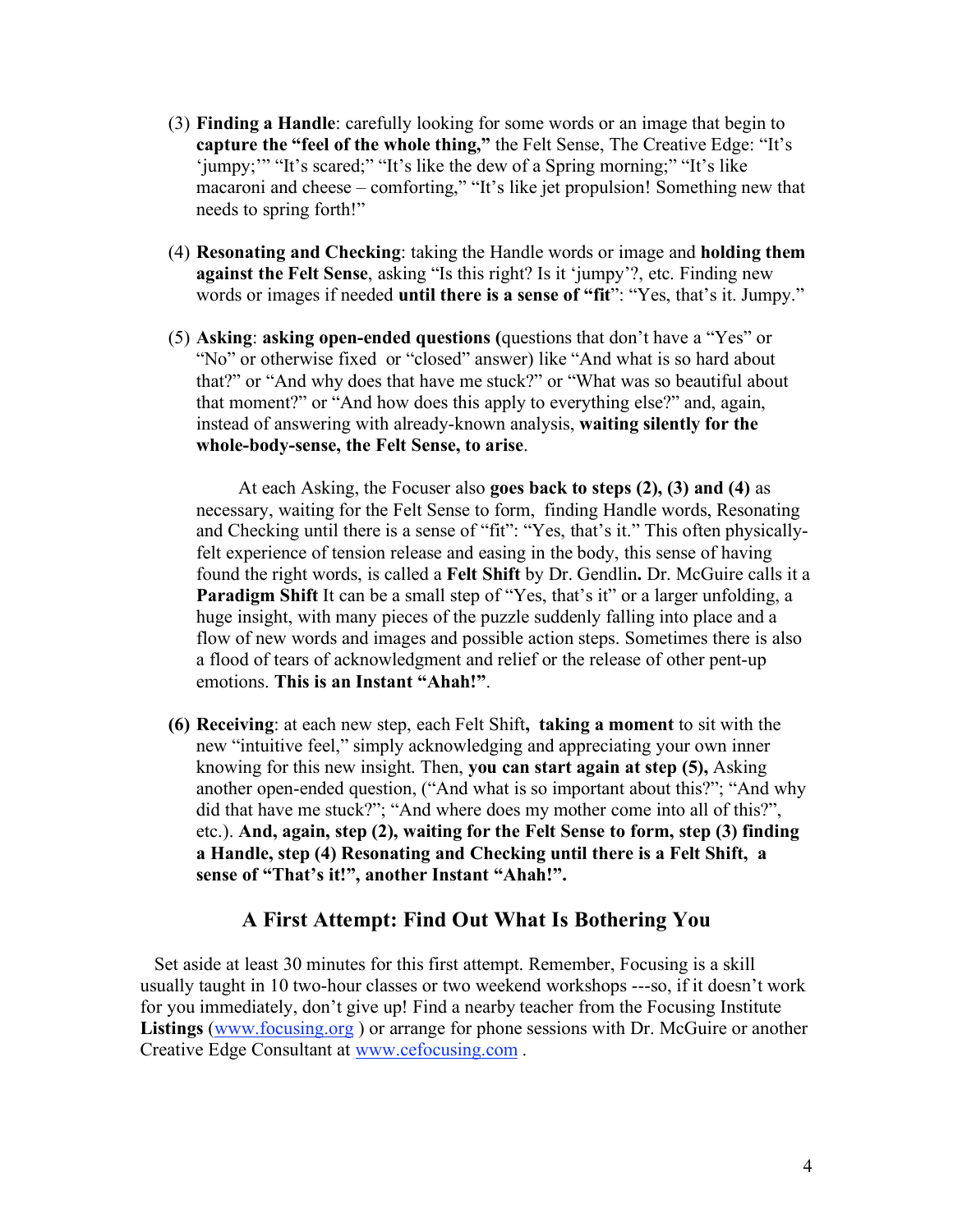But, some people are natural Focusers and just say, "Oh, yes. I've been doing this all my life. Now, I can just do it better, more predictably, whenever I want. Give it a try: (You can read these to yourself now or into a tape recorder for playback -- or purchase Complete Focusing Instructions CD as part of our Self-Help Package at www.cefocusing.com -- leave at least one minute of silence between each instruction)

### **Step One: Clearing A Space (Relaxation exercise in this case)**

---Okay…first, just get yourself comfortable…feel the weight of your body on the chair…loosen any clothing that is too tight…. (one minute…) ---Spend a moment just noticing your breathing….don't try to change it….just notice the breath going in….and out….. (one minute…) ---Now, notice where you have tension in your body (pause)….. (one minute…) ---Now, imagine the tension as a stream of water, draining out of your body through your fingertips and feet (Pause)…. (one minute…) ---Let yourself travel inside of your body to a place of peace….. (one minute…)

### **Step Two: Getting A Felt Sense**

---Now, bring to mind an incident or a situation that was troublesome for you this week (pause as long as necessary)…Think about it or get a mental image of it…… (one minute…)

---Now, try to set aside all of your thoughts about the situation, and just try to bring back the **feeling** you had in that situation (pause)….not words, but the **"intuitive feel" of yourself** in that situation……

(one minute)

### **Step Three: Finding A Handle**

---Now, carefully try to find words or an image for that feeling…… (one minute)

#### **Step Four: Resonating and Checking**

---Go carefully back and forth between any words and the "intuitive feel of the whole thing" until you find words or an image that are just right for it…….. (one minute…)

#### **Step Five: Asking**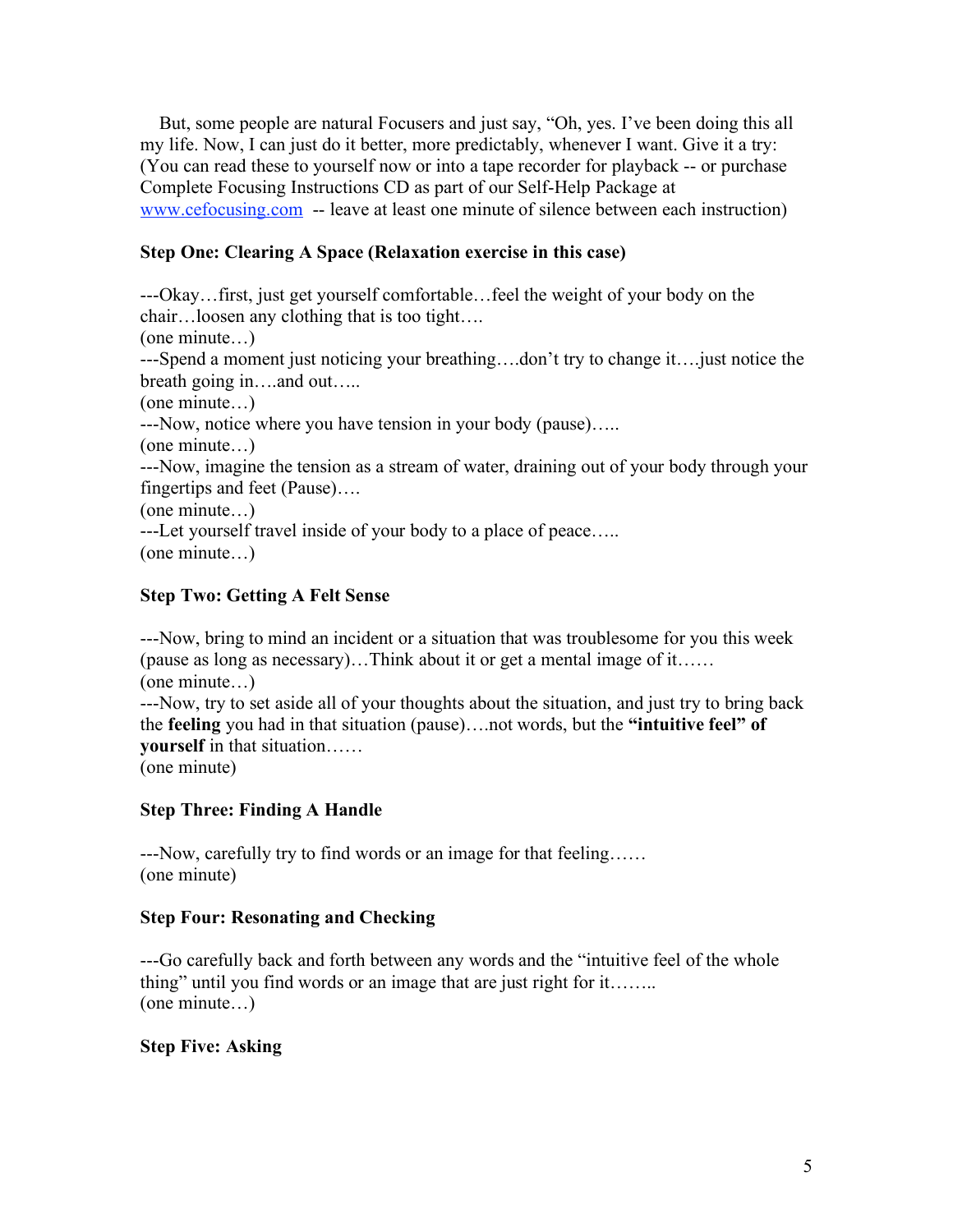---Now, gently ask yourself, "What is so hard about this situation for me?", and wait, at least a minute, to see what comes in your wordless intuition, your whole-body sense…. (one minute)

---Again, carefully find words or an image that exactly fit that whole feeling…..going back and forth until the symbols are "just right."

(one minute…)

---Now, imagine what the situation would be like if it were perfectly all right…… (one minute…)

---Now, ask yourself, "What's in the way of that?" and, again, don't answer from your head, what you already know, but **wait, as long as a minute,** for something new to come in the center of your body, more like a wordless intuition or whole-body sense……… (one minute…)

---Again, carefully find words or an image for that, "whatever is in the way"…..go back and forth until the symbols are "just right."

(one minute…)

---Now, see if you can find some small step you might be able to take to move yourself in a positive direction….again, **don't answer from your head, the already known, but wait as much as a minute for the wordless, intuitive "feel,"** the bodily felt sense of an answer to arise……..

(one minute…)

---Take a moment, again, to carefully find words or an image for this possible next step…..go back and forth until the symbols are "just right."

(one minute…)

---Check with your "intuitive feel," "Is this right? Is this really something I could try doing?"……If your "intuitive feel" says, "Yes (some sense of release, relaxation), I could try that," then you can stop here.

---If your "felt sense" says "No, I can't do that" or "That won't work," then ask yourself again, "What small step in the positive direction would work?", again, waiting quietly, as much as a minute for an intuitive answer to arise, then making words or an image for it…….going back and forth until the symbols are "just right."

(one minute…)

---Keep going back and forth between the "intuitive feel" and possible words and images as long as you are comfortable, or until you experience "Ahah! That's it!". (one minute or more…)

### **Step Six: Receiving**

#### **---Whether a "solution" has arisen or not, appreciate yourself and your body for taking time with this, trusting that pausing to take time is the important thing - solutions can then arise later.**

(one minute…)

The crux of change is just spending quiet time paying attention to the "intuitive feel." If no clear next step arises, just remind yourself that at least you have gotten a clearer sense of the problem. Because you have spent quiet, Intuitive Focusing time with the "feel" of "the whole thing," you have started a process of change. Something new may "pop up" later, as you go about your day.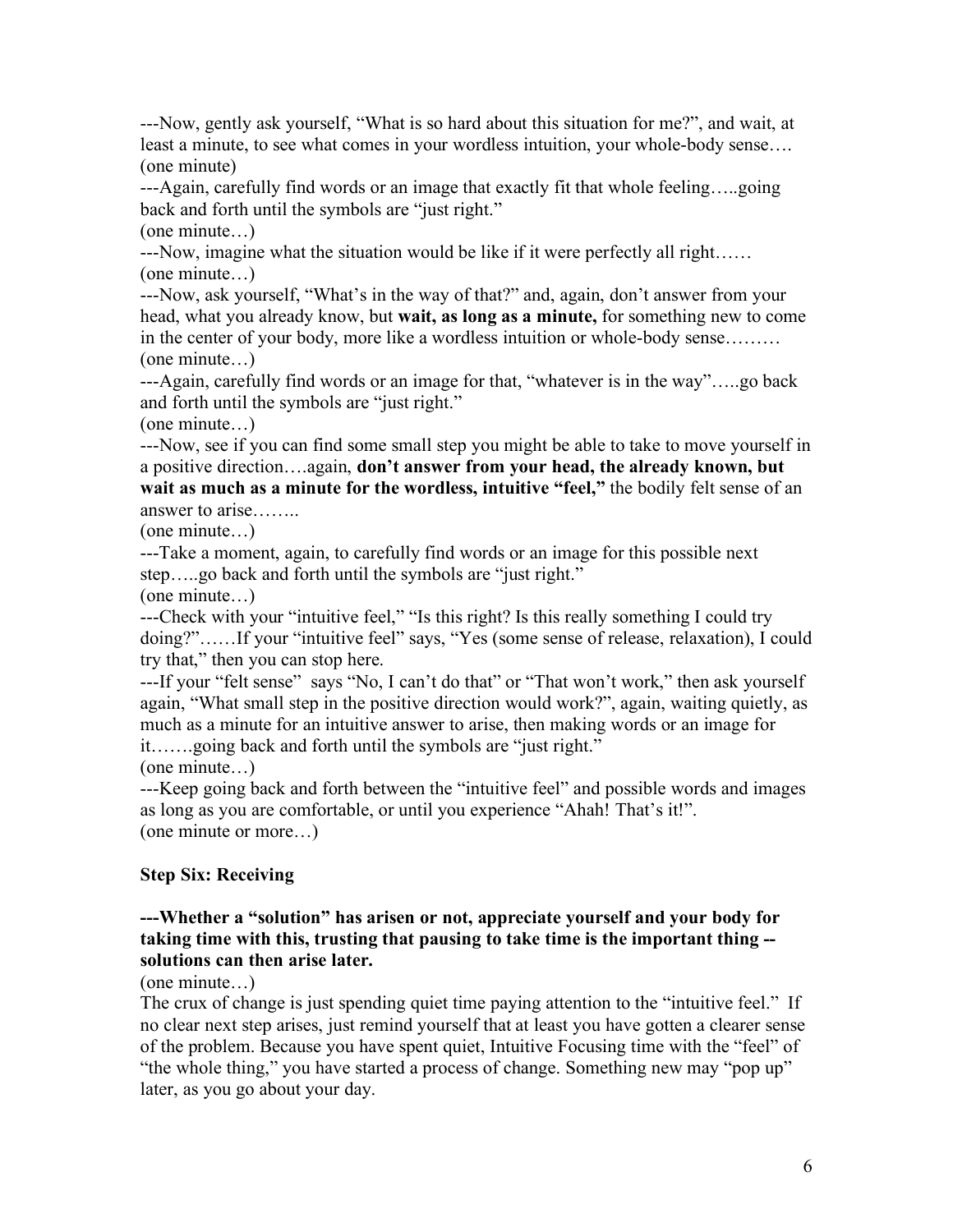### INSTANT "AHAH!" 2 ACTIVE LISTENING: *Short-Circuit An Angry Confrontation* **© Kathleen McGuire, Ph.D., 2007 Creative Edge Focusing ™ www.cefocusing.com**

### **Reflect, Don't React**

Someone comes at you, seemingly out of the blue, absolutely furious. You are stunned and want to fight back. Instead, you can diffuse the other person's anger by simply responding in an Active Listening way:

- "Wow, something is really upsetting you..."
- "You're saying you are absolutely furious that I forgot to show up for lunch"
- "You are really upset because you are not getting the service you expected"
- "You are really mad that you've had to go through four other departments just to reach me"
- "It really bothers you when you have to go through all those mechanical phone responses just to get to a human being"

Yes, this is the behavior which I wish customer service representatives had all been taught so that, when I call them, furious, they would just respond," I'm sorry that you are so upset. Tell me more about what is bothering you so we can fix it," instead of adopting that rigid, "I'm just following the rules," "We never make mistakes," "There's really not anything I can do for you" attitude that just makes me more and more angry!

Bottom Line: deflect and diffuse anger by simply responding with empathy: "Boy, I can see how this is hard for you," "I'm really hearing how frustrating this has been for you."

Maybe this seems like the same-old "reflective listening" that Carl Rogers and others have been advocating since the 1950's – but, let's face it, has it entered our world as a Core Skill of "human literacy," the center of "emotional intelligence"? Let's give this another try, really incorporating Active Listening into our every day home and work situations!

#### **Reflect the Words…and the Feeling Tone…**

As opposed to Passive Listening, where you simply give your silent attention to the other, at the most saying "Ummmhmmm" or "Ah, hah!" or "Wow!", in Active Listening, you set aside all your typical responses (advice, argument, opinions, problem-solving, judgments) and simply try to say back what the other person is saying, with an emphasis on the feeling tone, if you pick up any:

#### **Example One: Customer**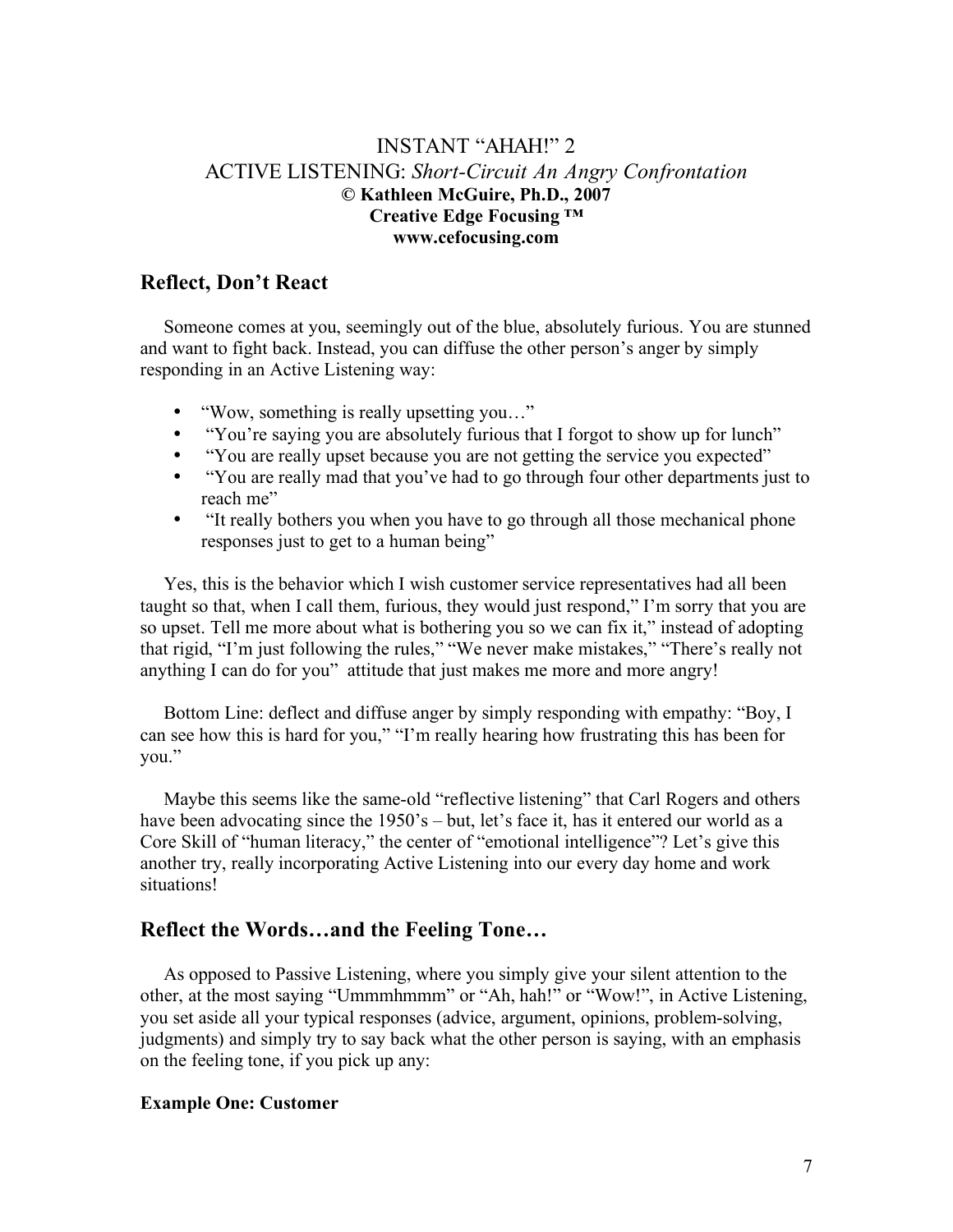Customer: "I've just had to wade through 16 phone messages to get to you, and I was cut off and had to start all over. It's taken me ten minutes already."

Customer Service: " Wow! I'm so sorry! You've already been through ten minutes of frustration, and I'm the first person you've gotten to talk to."

Customer: "Why can't there just be a simple way to talk to a human being?!! I hate these phone messages!!"

Customer Service: "It is so frustrating to you to have to go through this waiting and confusion everywhere you go."

Customer: "Damn right! Okay, let's get on with it. This is the problem. I changed my mailing address for my bills, and they are still going to the wrong address, and then I end up getting late fees."

Customer Service: "Okay, let me take a look at your account right now and see what we can do."

### **Example Two: Spouse**

Wife: "How could you have forgotten that we had a dinner engagement at 6PM with the Smiths???!!!!!!!!!

Husband: "Wow! You are really angry. I must have slipped up somewhere. You're saying I forgot a dinner engagement with the Smiths?"

Wife: "Yes, you idiot! It was at 6PM, and I've been trying to reach you on your cell phone. How humiliating!!!!! Where were you?!!!!!"

Husband: "So you've been trying to reach me ever since 6PM, and it's been embarrassing for you, having to make excuses to the Smiths. And you're wondering where I was." Wife: "How could you not answer your cell phone!!!! That is what they are for, emergencies like this one!!!!!

Husband: "So, to you, this really was an emergency, and no way to get through to me. You're wondering why I didn't answer my cell phone and where was I anyway!!!!!!" Wife: "Yes, that is exactly right! So, where were you?"

Husband: "Okay, I am so sorry. Let's try to figure out how this happened. I got held up at an emergency meeting with my boss, and I couldn't answer my cell phone. He would have gotten even madder at me.... quess I was so upset by this confrontation with him that I just absolutely forgot about the Smiths…..I should have had the dinner in my Palm Pilot, but I guess I didn't hear that either…I was just driving and thinking about what to do with the work situation. What can I do to make this better now? Do you want me to call the Smiths and make another plan?"

Wife: "Oh, that's okay. It's over now. Why don't you tell me what happened at work while I find you something to eat...."

#### **Example Three: Child**

Child: "I hate school, and I'm never going again. Teachers are all idiots!!!!" Parent: "Wow, something is really upsetting you today. Sounds like a teacher did something stupid that bothered you…"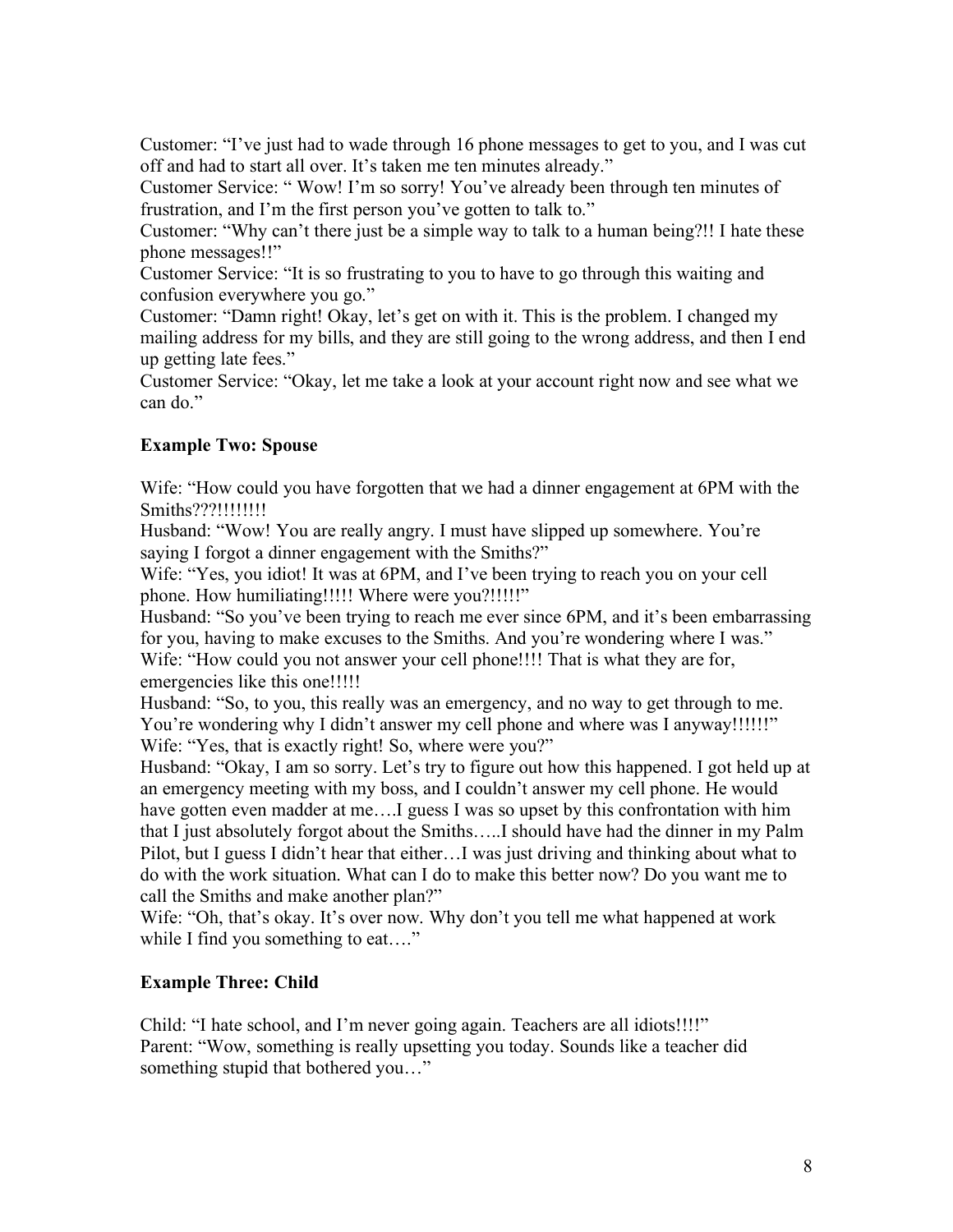Child: "No, it didn't bother me!!!! I'm not going to get bothered by fools like that. I don't care what they think!!!!! I'm just not going anymore!!!!!!!"

Parent: "So, it didn't bother you. You're not going to be bothered by fools like that. You don't even care what they think. And, right now, you're saying you are never going again."

Child: (tears of hurt coming) "She said I'll never be a writer…that I don't even know punctuation (crying)."

Parent: "So your teacher said, 'You'll never be a writer...you can't even do punctuation," and that is really hurting you. Writing is very important to you.'

Child: (more tears) "There is more to writing than punctuation….what I'm saying is way more important….I'm pouring my heart out."

Parent: "So, for you, writing is not about punctuation but about what you are saying, that you can really pour your heart out. That's what's important."

Child: "Yes (fewer tears)…that's what matters to me. Next time, will you help me with the punctuation so that she can't make fun of me?"

Believe it or not, this diffusion of anger, usually to hurt, will happen. And what have you got to lose by trying? There really isn't any other miracle way in these situations!

Perhaps the idea of just "reflecting" the other person seems silly to you, like a parrot. However, when you are on the receiving end, just hearing your own words back without judgment or "fixing," you will be amazed at what a rare blessing and relief it is just to be heard.

The Focused Listening Core Skill of PRISMS/S at Creative Edge Focusing (www.cefocusing.com) is more than just reflecting. Through Phone Coaching or classes with Creative Edge Focusing Consultants or trainers of The Focusing Institute (www.focusing.org), or through the manual, CD, and DVD of our Self-Help Package, you will learn many nuances:

- how to "ask for more" about words with "neon lights" around them,
- how to use Focusing Invitations to help the speaker sit quietly and "sense into" the "feel of it all," facilitating a Paradigm Shift, and
- how, sometimes, you can offer your own Personal Sharings (advice, information, own similar experiences), as long as you go back to Active Listening, reflecting the impact of your words on the other person.

However, always, simple Active Listening, saying back, reflecting the words of the other, remains the core – the one, simple, most powerful thing you can do to increase communication with another person, while, at the same time, helping them to find their own solutions to their problems.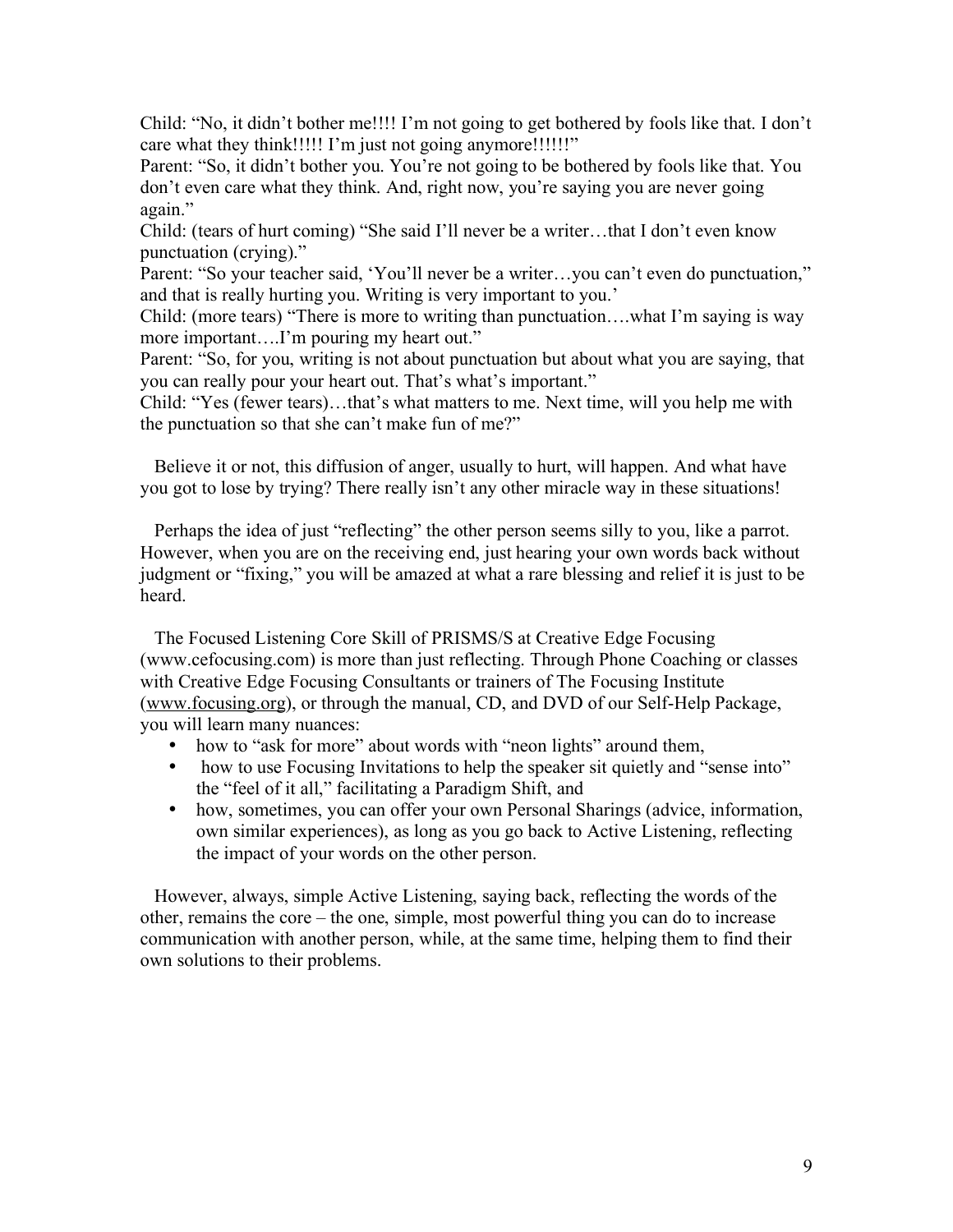# **INSTANT "AHAH!" 3** LISTENING TURNS: *Stop arguments with friends, partners, children*

#### **© Kathleen McGuire, Ph.D. Creative Edge Focusing ™ www.cefocusing.com**

# **Passive Listening: Just Being Quiet, Not Interrupting!**

This is going to be extremely basic… and, maybe, extremely difficult!! All you are going to do is exchange equal, timed, passive listening turns with the other person, instead of arguing.

But, it can also be the most extremely powerful and successful intervention you can make in your relationships, so, please, give it a try. Through the Self-Help Package or Phone Coaching/Consulting available at www.cefocusing.com, you will learn even more powerful Focused Listening skills which go way beyond passive listening.

But for now, you are just going to practice passive listening – being quiet, listening, not interrupting. Try to imagine what the whole world could be like if everyone knew just this one, simple self-help skill!

### **Agreement On A Signal During A Peaceful Time**

It helps to get an agreement from the other person ahead of time to give this process a try, so invite your significant others to read through these instructions and rationale with you when there is **no battle on** – in a peaceful, non-conflicted time, and see if they will agree to give this a try.

Then, you want to **agree upon a signal** you will use in the heat of the moment, when it is time to try the procedure – some simple word or action or gesture that someone can remember to use to bring an argument to a halt and start the agreed-upon new process.

So, the two of you need to agree upon a word or action that will be able to break through the argument and get everybody's attention --- like "Turns!" or "Chairs!" or "Time Out" or sitting down on the floor or motioning the "Time out" signal referees use – or saying "popcorn!" or any ridiculous thing – something that can break through the intense energy and remind everyone of the agreement to try LISTENING TURNS.

#### **Set A Timer and Take A Seat**

Then, here is all you have to do. Get out a timer or a watch which you keep handy for this purpose and set it for **five minutes**. Sit down in chairs or on the floor, facing each other, but at a safe, comfortable distance. And now just start **uninterrupted turns**, first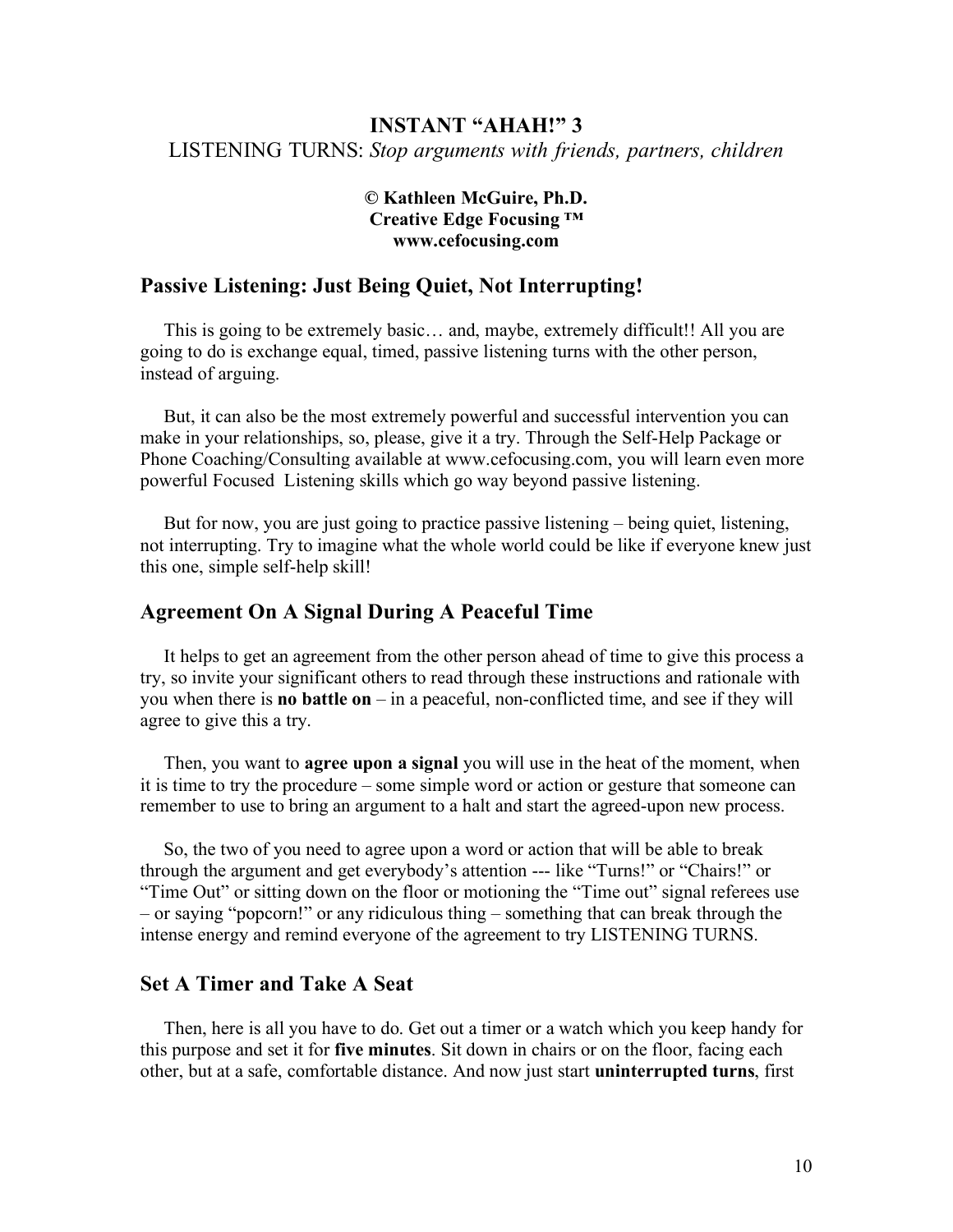one person talking without interruption until the timer goes off , then setting the timer again and switching sides, the other person talking without interruption.

#### **USE THE TIMER TO KEEP TURNS EXACTLY EVEN.**

#### **NO PHYSICAL CONTACT ALLOWED.**

### **Yell At A Blank Wall**

If there is a lot of anger initially, it can help to have each person turn toward a blank wall and **shout at it**, instead of directly at the other person…It's a lot easier to hear the sense in someone's anger when it is not landing directly on your body, paralyzing you.

As each person continues having turns, the initial bluster will run its course, and **a more vulnerable, more creative, more flexible part will appear**. New, creative possibilities and solutions, even warm feelings for the other person, will start to arise.

#### **Just Keep Going**

Just keep exchanging equal, timed turns until you get somewhere. And you will!!!! Simply from listening to what the other person has to say, instead of arguing, you will begin to understand new reasons for the person's behavior or position….and this will happen in both directions.

And simply speaking, without being argued with or "fixed," allows you to get below your initial reaction and into the deeper meanings under your response to the other.

A clue: underneath anger, there is almost always a very vulnerable hurt, even tears, - when that comes out, it is very easy to love the other person. Underneath helpless, victimlike tears, there is often anger. That, too, can make the other person's behavior more understandable.

#### **Caution: Professional Help Needed?**

Caution: if the two of you will not agree to stop arguing and take equal PASSIVE LISTENING TURNS as described above, then, there can be a bigger problem that needs addressing with a professional coach or counselor. Because, any time people can't be equal, then there can be issues that can use outside help. See www.focusing.org for a list of Focusing Professionals throughout the world who might be able to help you.

#### **Online Support For Conflict Resolution**

At www.cefocusing.com, you can sign up for our **e-newsletter** for continuing tips and practice in incorporating Intuitive Focusing and Focused Listening into your home and work life.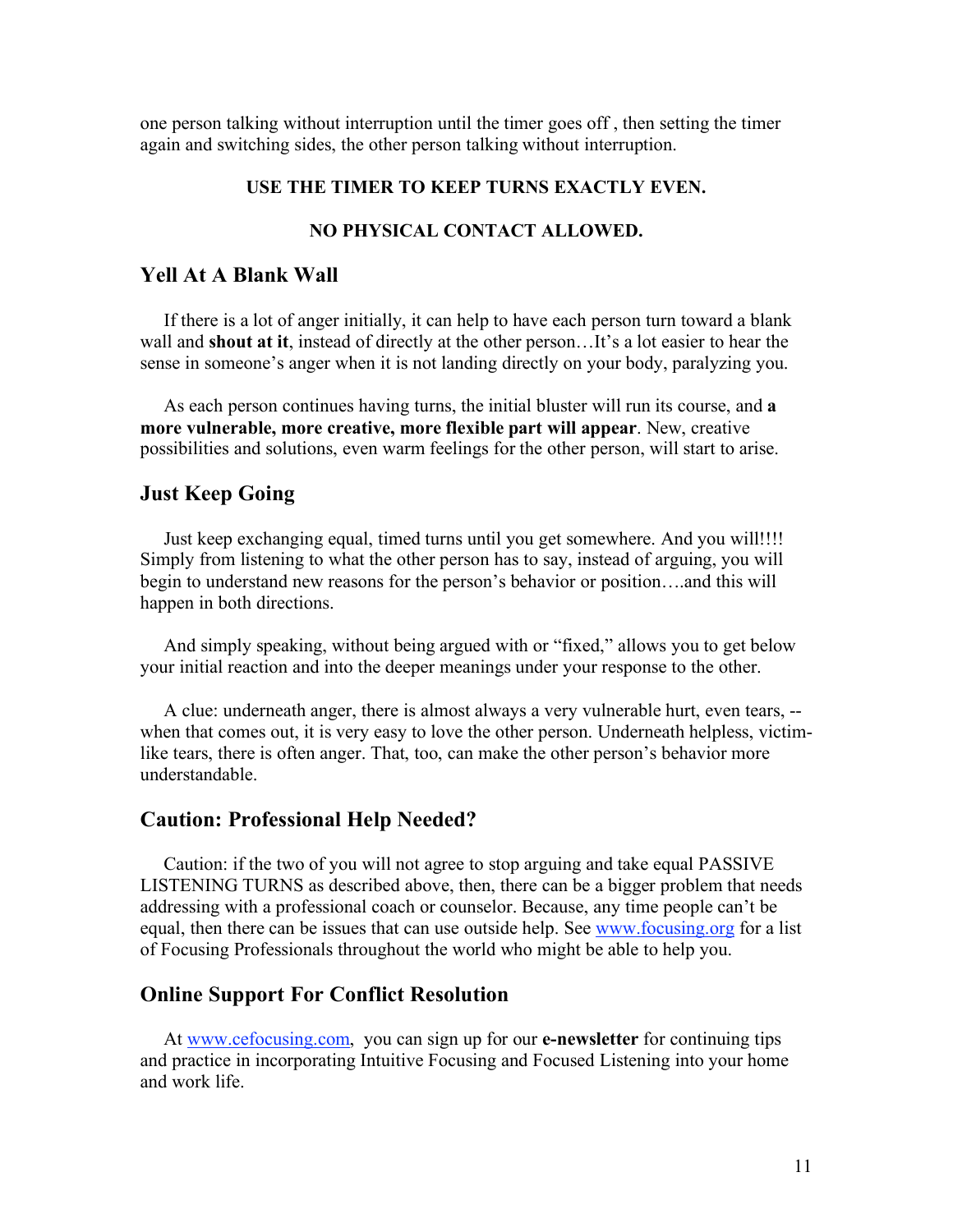You can also sign up for our **Creative Edge e-discussion/support group** for actual advice and demonstration with Dr. McGuire of how to apply PRISMS/S  $TM$  in your every day life.

Or, you can arrange a **Free Phone Consult** with Dr. McGuire on how best to proceed in applying PRISMS/S and the Creative Edge Pyramid ™ of skills and methods in beginning to use Interpersonal Focusing to resolve interpersonal conflicts at home and at work.

**Imagine what the whole world would be like if everyone knew just this one simple skill of "human literacy" and used it as automatically as reading and writing to diffuse angry situations!**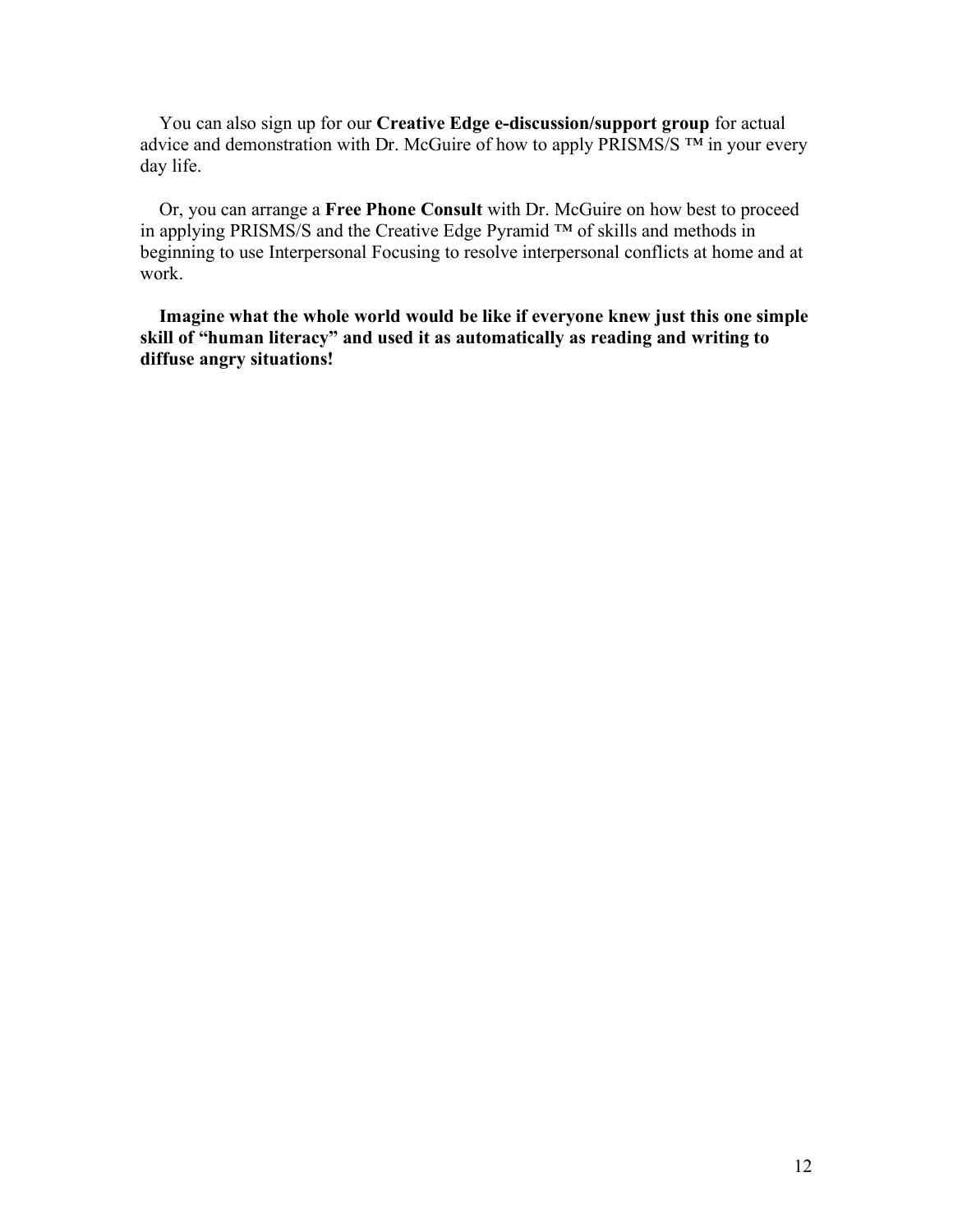# **INSTANT "AHAH!" 4 FIVE-MINUTE GRIEVING PROTOCOL**

**© Kathleen McGuire, Ph.D., 2007 Creative Edge Focusing ™ www.cefocusing.com**

### **"Opening Up", Not "Breaking Down"**

**Most of the time, we walk around "being" our symptoms instead of "relating" to them.** The physician's office is a place where accidental openings into the "felt senses" underlying symptoms have an increased likelihood of happening. It thus becomes important for physicians, and other health professionals, to capitalize on these moments where the defenses fall, and the preverbal felt experiencing underlying symptoms, becomes available for transformation.

**Inter-office conflict or stress at home can also cause a co-worker or employee to "break down" and start crying.** Or a friend may become teary while sharing. Instead of being afraid of a "break down," see it as an "opening up," an opportunity to unblock and build anew. See Creative Edge Focusing at www.cefocusing.com to understand the Core Concepts underlying growth and creativity.

### **People Are Skilled At "Not Crying"**

#### **Five minute grieving is based upon the following premises, drawn from my 25 year experience as a psychotherapist and peer counseling teacher:**

- 1. In general, people do not fall apart and cry and cry without stopping. In general, people do not cry for more than a few minutes at a time.
- 2. If tears are present, it is healthier for body and mind to allow their expression than to repress them. Tears also are the doorways into The Creative Edge, the possibility for change.
- 3. In general, people have a life-time of experience in being able to call up their defenses again, and go on as needed after a few moments of crying.
- 4. In the few cases where crying is uncontrollable, it is better to discover this vulnerability and get help, by referring to a counselor for psychotherapy and/or a psychiatrist for exploration of the appropriateness of anti-depressant medication.
- 5. In general, spending a few minutes making words for the "intuitive sense" underlying the tears will bring relief to the person, energy to the Listener, and a deep feeling of bonding and care between the two.
- 6. Allowing the tears also actually releases energy, letting the person go on to next steps of problem solving and action to be taken.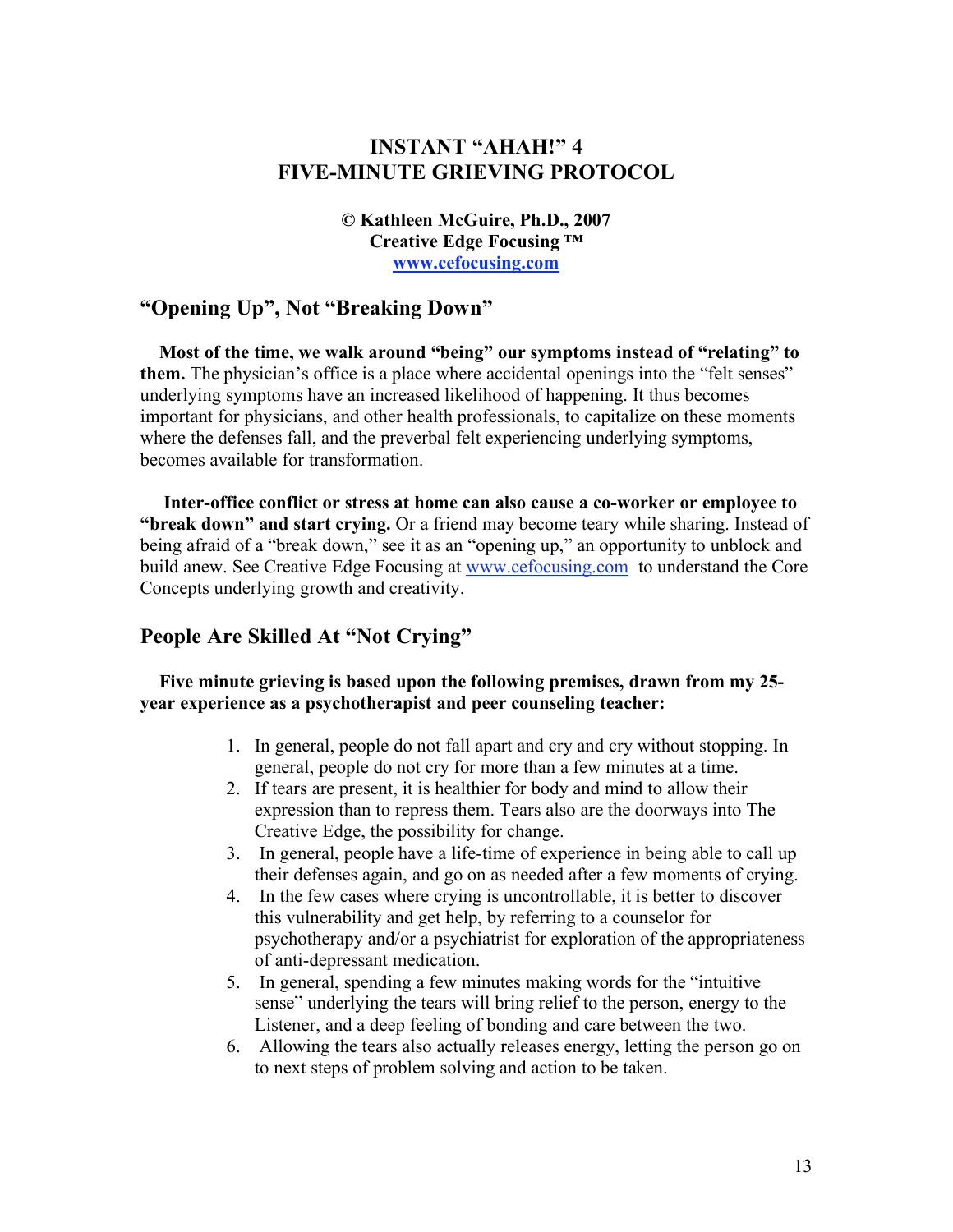**Here follows a first step into the Creative Edge Core Skills of Intuitive Focusing and Focused Listening which I call "Five Minute Grieving," especially for health professionals, but also for co-workers and friends in a pinch, if someone tears up or starts crying.**

### **FIVE MINUTE GRIEVING**

Example from a physician's office:

You have just told a patient that tests have shown her to be infertile. Tears well up in her eyes.

l. **Invite** her to cry. Say something like the following:

- "In a minute we can discuss options, but let's make room for your tears."
- "It's okay with me to let your tears come."
- "It's okay to cry."
- "You don't have to hold back your tears."
- "It's important to let yourself cry."
- "Just be gentle with yourself. Put your arms around yourself."

2. **Empathize** with the feeling without trying to "fix" it or take it away:

- "I know it seems bleak right now."
- "I know it's hard."
- "I see your sadness."
- "I'm sorry for your sadness."
- 3. Help her to **find words or images** for the tears. After she has cried for a while or at a natural pause in her tears, say something like:
	- "What are the words for your sadness?"
	- "Are there any words or images with your tears? It helps to get a handle on the feeling."
	- "Can you say what's the worst of it?"
	- "Can you say what you're thinking?"

Just be quiet and give the person some time to grope for words.

- 4. Empathize again, often by **paraphrasing**:
	- "So it's (her words: "the fear that you'll never be a mother;" "feeling like a dried up stick," etc.) that's hard."
- 5. Continue Steps 1-4 as long as makes sense.
- 6. Establish **closure**:
	- "We have to stop now."
	- "We only have a minute before we have to stop."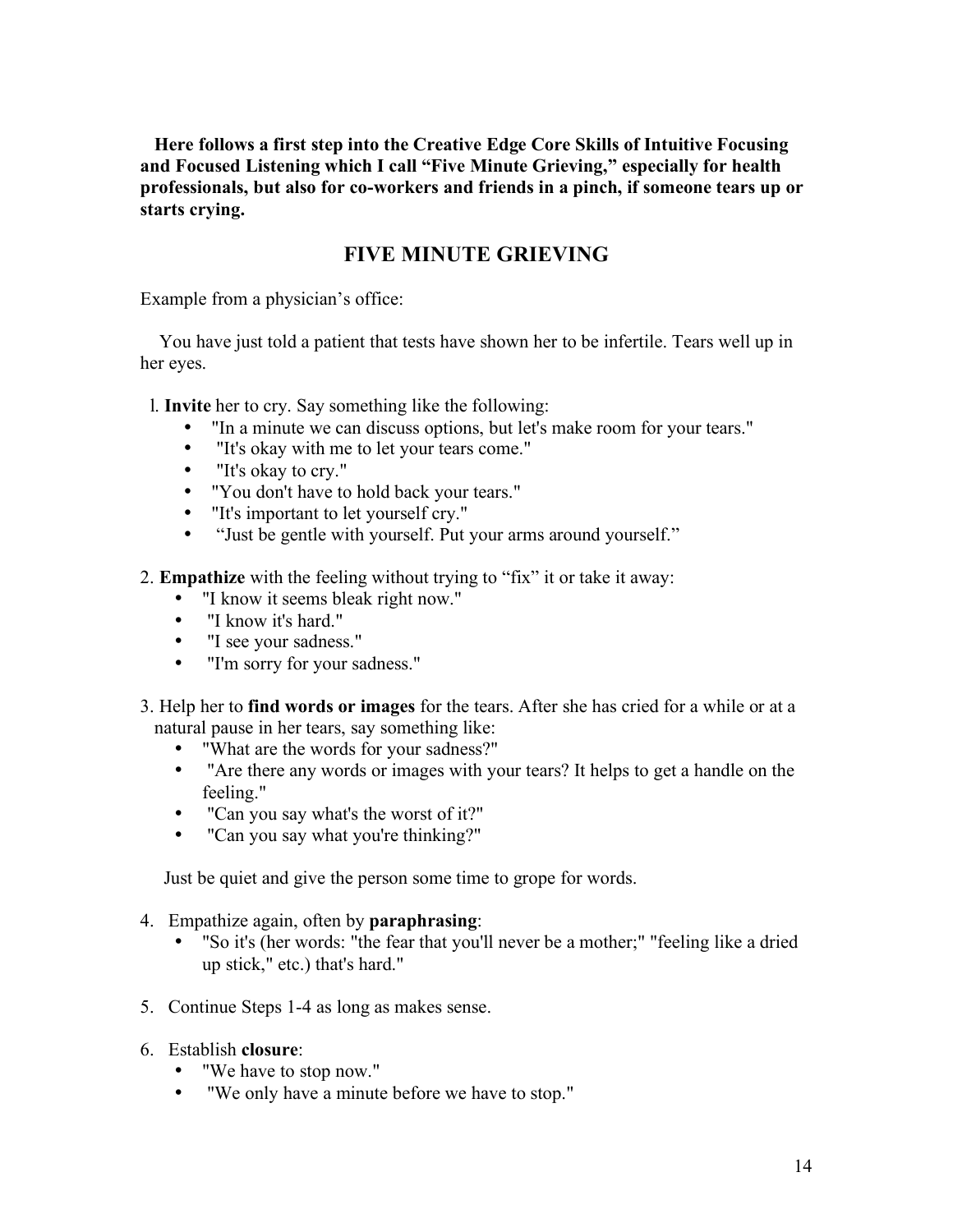- If have to go, but you're welcome to sit here for a minute until you're ready to go."
- Or, if you are now going to continue with other aspects of the visit, "Let's see if we can put aside the tears for now so that I can give you some more information and we can look for solutions to your situation."
- 7. **Orient** the person, if necessary, by doing a "present time" exercise:
	- "I want to make sure you're back out in the world before I send you off to drive home (or before we continue talking) . How about if you name all the circular (or orange, or striped, etc.) things in the room?"
- 8. At the end of the appointment, make a referral to a counselor or support group as appropriate and/or make arrangements for the person to check back with you for a future appointment.

**Of course, Five Minute Grieving is just a first step toward fully incorporating Core Skills of Intuitive Focusing and Focused Listening into your personal and professional life.** I hope it will whet your appetite to pursue further training in PRISMS/S and the Creative Edge Pyramid for application of Listening and Focusing at all levels and at home as well as work .

**You can begin with Free and Purchased resources by clicking on the Icons in the right sidebar at www.cefocusing.com .** Helping professionals can order Dr. McGuire's manual, *The Experiential Dimension in Therapy* and, in a Free Phone Consult with Dr. McGuire, can explore joining our Experiential Focusing Professional Training Program.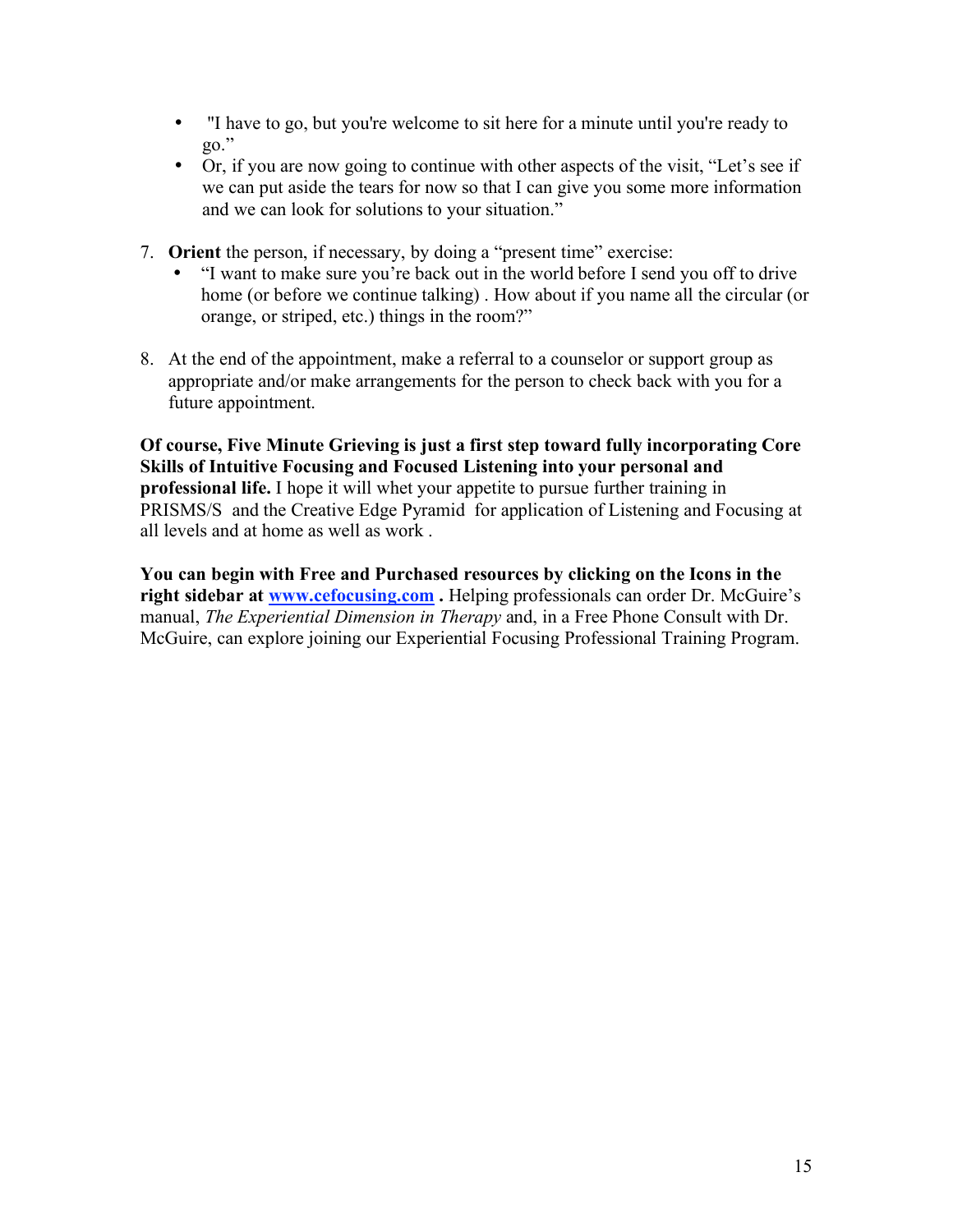## **INSTANT "AHAH!" 5 COLLABORATIVE DECISION-MAKING**

#### **© Dr. Kathleen McGuire, 2007 Creative Edge Focusing ™ www.cefocusing.com**

### **Coordinated Collaboration: The Best of Consensus and Hierarchy**

**Here are some** *Task-Roles* **and** *Impasse Resolution Procedures* **, for use when <sup>a</sup> group has a limited time to make decisions.** This model can also be used, as **Coordinated Collaboration,** as a way of gathering information and input, in work groups where there is a boss, a Project Manager, or a Coordinator who will make the final decisions.

#### **As with all the Applied Methods of Creative Edge Focusing, the procedures create quiet, protected moments where participants can pay attention to the "intuitive feel," The Creative Edge, and create innovative ideas and solutions.**

The tasks can be rotated in a **"shared leadership"** model, where appropriate, each person on the team learning the various skills. Or, for instance, on the Board of a Corporation or Non-Profit Organization, the formal Chairperson might serve as the agenda keeper more regularly.

### **Shared Leadership Tasks**

#### **The group appoints or gets volunteers for the following tasks:**

- 1. **Agenda keeper**: This person watches over the content of the meeting, while the process monitor is watching over its process. This is like the typical chairperson, who :
	- Collects an agenda of items to be discussed and/or decided-upon.
	- Prioritizes them in terms of order and amount of time allotted to each. The group helps with this.
	- Makes sure that the group adheres to the agenda and the time limits for agenda items (see also below, under "time keeper"). When the group wants to spend more time on an item, the time has to be taken away from another item, if the ending time of the meeting is fixed. Redistribution of time must be a conscious decision of the group.
- 2. **Process monitor**: This person watches over the process, as the agenda keeper watches over the content of the meeting. The process monitor :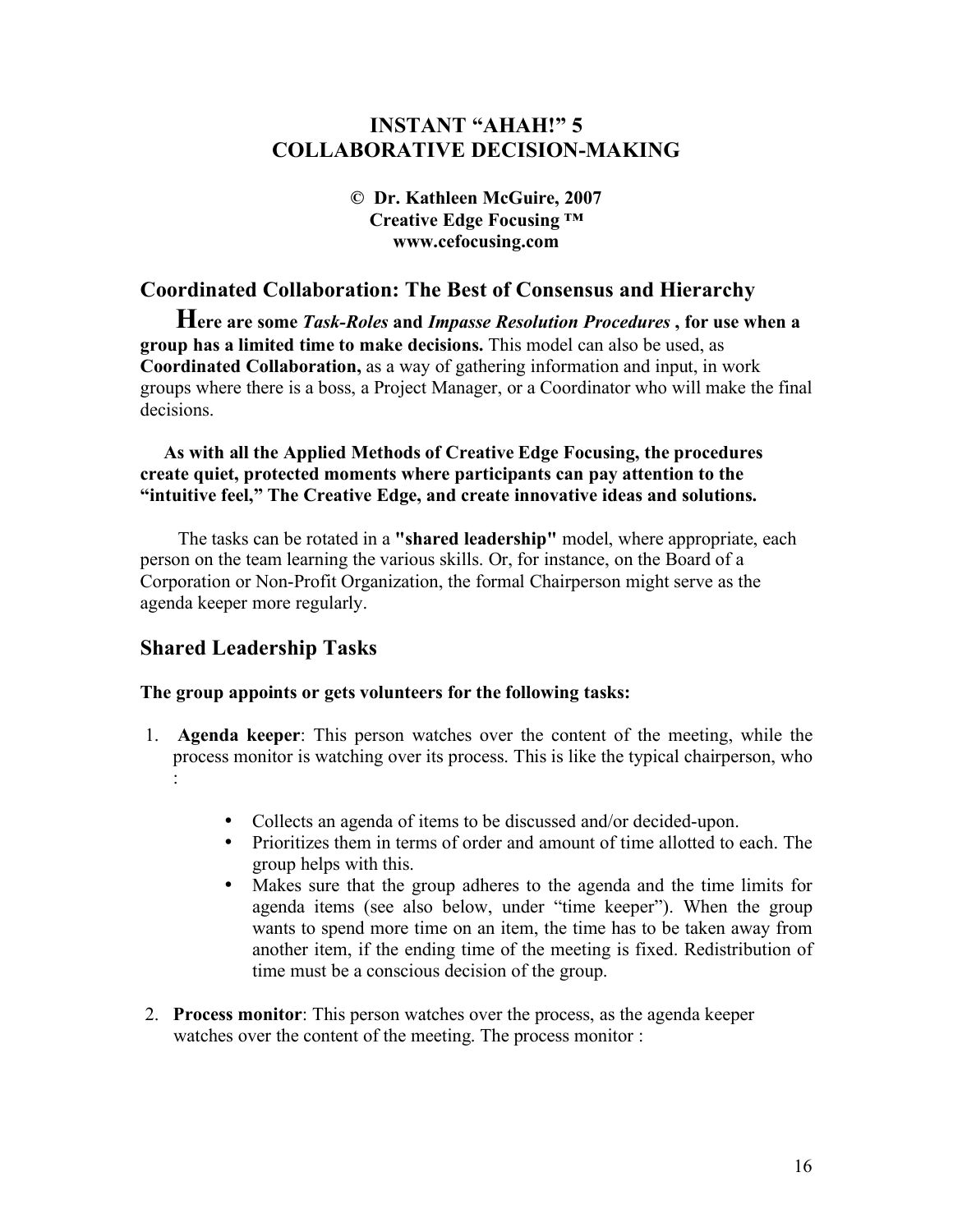- Keeps a list of people waiting for a turn to speak (they raise a finger to indicate this desire). Now participants can listen to others instead of trying to figure out how to interrupt and get a chance to speak.
- Calls on people from the list. This is especially important when conversation becomes heated and everyone wants to talk at once!
- Enforces a limit of 3 minutes (or another agreed-upon length) on any speaking turn. A polite way to get on to the next speaker. (See also below, under "time keeper").
- Reminds people that "No interruptions are allowed". A ground rule of the group process is "No Interrupting".
- Can suggest that the group use **Focused Listening** to resolve a conflict or make sure someone can be understood.
- Can suggest that the group use some of the other suggested procedures for "**Creative Edge Impasse Resolution**" (see below).

Anyone in the group can ask for **Focused Listening** or **Interpersonal Focusing** between two people, but it is the Process Monitor's job. This is plenty to do without trying to monitor content, or the agenda, as well.

### **3. An Alternate Process Monitor:**

• Takes over if and when the Process Monitor needs to enter the discussion at the meeting and can't do this job for a while!

### **4. A Time Keeper:**

- Keeps time for 3-minute speaking turns (see above, "process monitor").
- Keeps track of time allotted for each agenda item (see above, "agenda keeper").
- Insists that the group re-negotiate time if it wants to continue on with an item after the time limit is up.

### **5. Recorder:**

- Takes minutes.
- Notes any decisions which have been reached on items.
- Asks the group to state any decision made before moving on, if no decision has been formally made. It's surprising how often a group will spend time discussing an item then drift on to the next without making a decision.

**These are very basic structures that can be tried in any task-oriented group situation immediately.** This approach really can work for board meetings and other situations where people have to make decisions in a fixed amount of time.

# *Creative Edge Impasse Resolution: When the Going Gets Rough*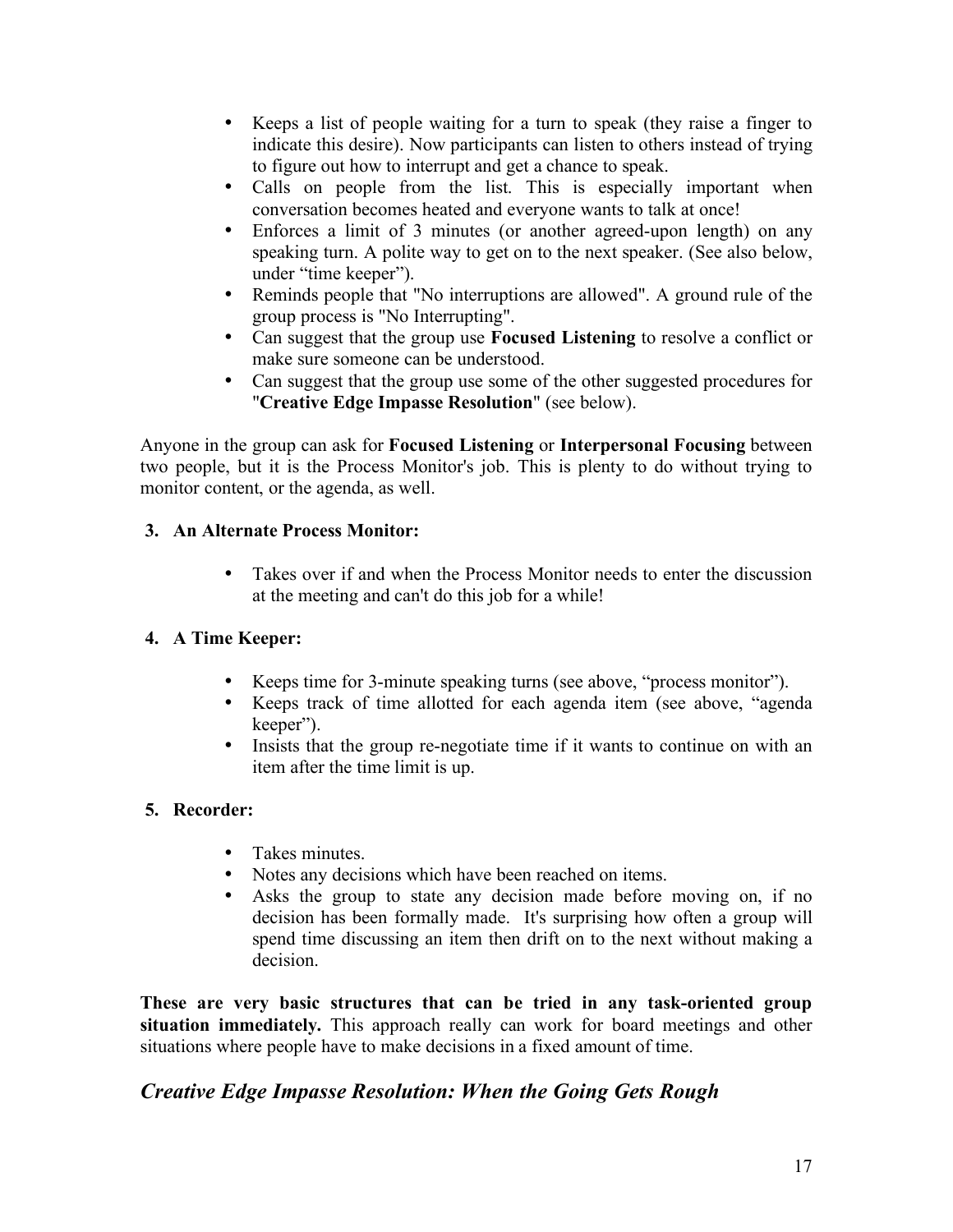**When the going gets rough, the group can stop and do a variety of methods from The Creative Edge Pyramid ™ which increase access to The Creative Edge, and thus to creativity, innovation, and win/win decision making:**

- a **Group Intuitive Focusing** exercise, taking a few moments of quiet, each person sensing into the "intuitive feel" of the question or issue is facing the group
- a **"Round Robin**" after a Group Focusing exercise, where each person gets one three minutes to have their say on an item, no interruptions allowed
- **Interpersonal Focusing:** a **Listening** facilitator, can, by turns, use **Focused** Listening to reflect each of two speakers who are having a conflict or difficulty understanding each other, allowing a creative solution to emerge
- **Focusing Partnership** break out: breaking out into pairs or triads for equal Focusing/Listening turns on an issue, then coming back with perhaps a Round Robin for sharing new insights
- Brainstorming and any other techniques helpful in other forms of group process, followed by Group Intuitive Focusing and Round Robin sharing of new "intuitive feels", Creative Edges, stirred by the technique.

**Training in PRISMS/S, with its Core Skills of Intuitive Focusing and Focusing Listening, and the seven methods from The Creative Edge Pyramid ™ for incorporating PRISMS/S at every level of organization, can be explored through a Free Phone Consult with Dr. McGuire of Creative Edge Focusing , arranged at www.cefocusing.com, and the many Free and Purchased resources found there.**

For a complete explanation of the theory behind access to The Creative Edge and innovative decision making, you can download Dr. McGuire's comprehensive article, "Collaborative Edge Decision Making Method, " for free when you email her to arrange a Free Phone Consult.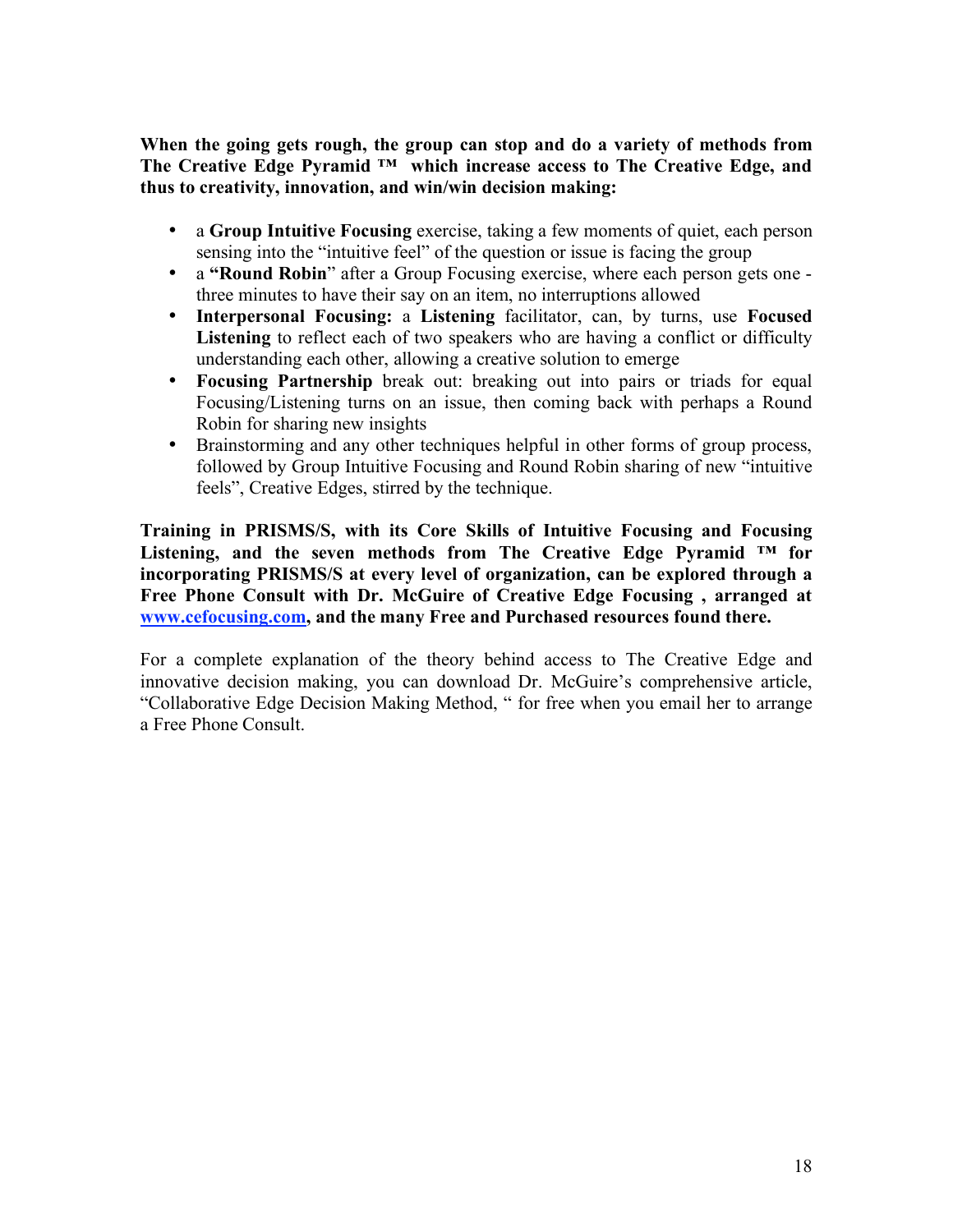### **INSTANT "AHAH!" 6 EMPOWERMENT ORGANIZATION:** *MOTIVATING FROM THE BOTTOM UP*

#### *©* **Kathleen McGuire, Ph.D., 2007 Creative Edge Focusing ™ www.cefocusing.com**

#### **Motivation = Engagement : Apathy Is The Enemy!**

You are charged with finding that "one small thing" which will get every employee or volunteer or citizen fully engaged in your larger projects. No apathy allowed in a Creative Edge Organization! You want to become alert to noticing apathy, people at any level who are not caring, not involved, and then work at involvement. You want every person actively involved at The Creative Edge, the lively, creative, energized "intuitive feel" of being a living, thinking, involved Co-Creator or Collaborator.

#### **Finding "One Small Thing"**

In the ongoing life of your Creative Edge community or organization, the weekly exchange of Listening/Focusing turns in Focusing Partnerships and Focusing Groups or Teams will keep individuals involved at their own personal, unique Creative Edge. However, in addition, or perhaps first or independently, you can use the "One Small Thing" method to find one over-arching project that will get everyone involved.

You want to find "One Small Thing" that every person in the community or organization can become involved in with minimal effort but maximum sense of satisfaction in contributing something to the larger mission. If the first step of involvement is too big, too difficult, then most people won't be willing to do it.

So, you have to keep looking until you find something so small that everyone can do it, easily, willingly, yet so important that it will feel like a real contribution, a first step of commitment to the larger cause. Then, you can invite these involved, engaged people into further Collaborative Decision Making about the project.

If your "One Small Thing" project is not having the desired effect, then the step is too big, requires too much motivation or commitment. If that is the case, then you need to look for a smaller step until you find the one that works.

#### **Example One: Achieving Corporate Buy-In**

At Old Navy (*Business Week,* June,19, 2006*)*, Innovation Champion Ivy Ross, catching the MySpace-type lifestyle of today, used a facebook-style CD in an effort to bind old and new employees into one new group. Every employee filmed three minutes of "something so personal it would take years to discover it." Ross had new and old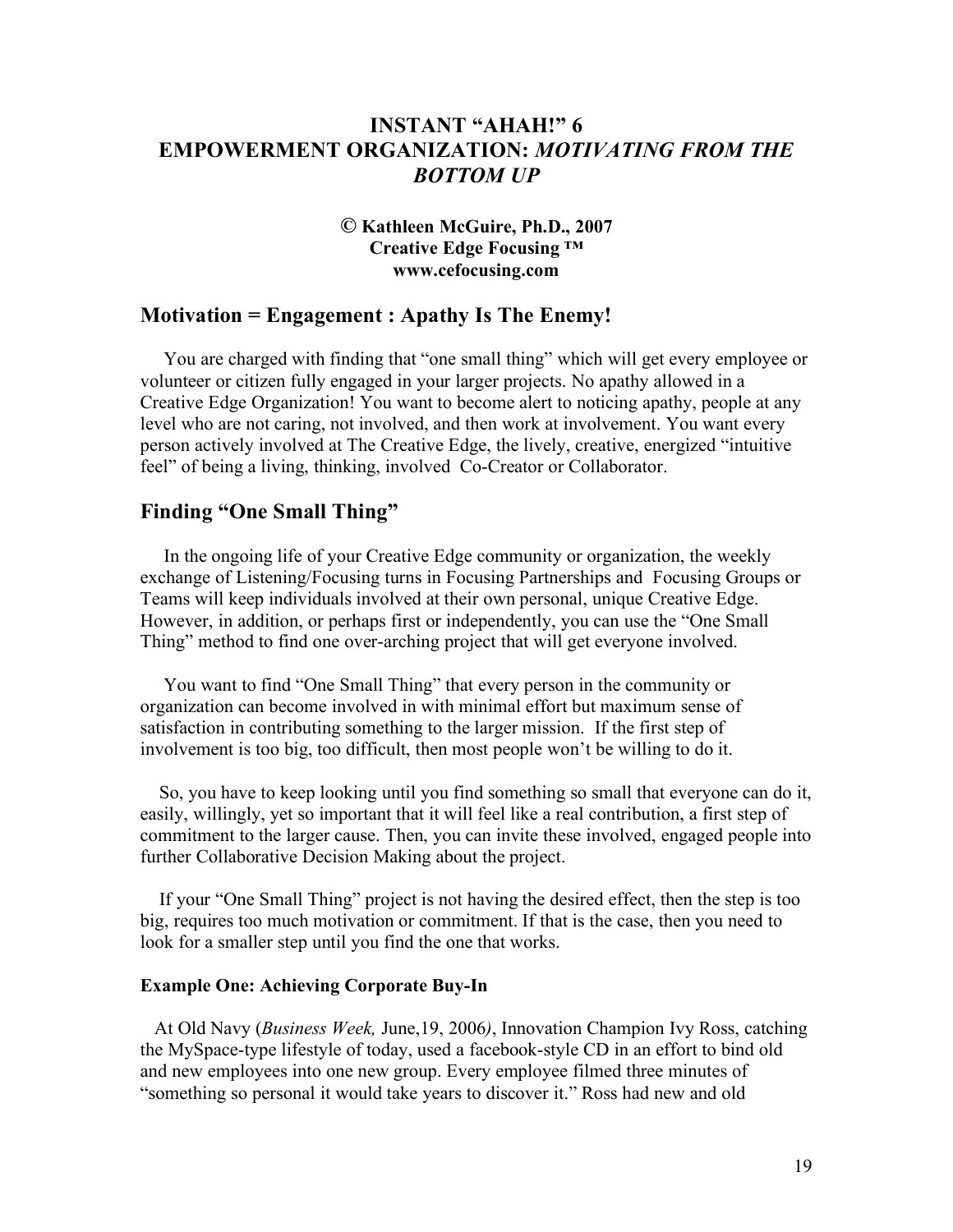employees hungrily viewing the CD. They quickly became bonded into one, new group, "infused…with a close tightness essential for innovation." Ross had found the "One Small Thing."

#### **Example Two: Revitalizing the PTO at a public school**

The PTO of a public school was languishing. A handful of parents was doing all the work. A new property tax bill dramatically cut funding to the public schools, wiping out PE teachers, art, music, librarians, nurses….The parents suddenly had to raise a whole lot of money from a population of middle to low income parents.

The small group of committed parents started selling Grocery Store Gift Certificates. The PTO could purchase the "scrip" at a 5% discount, resell it to parents to use to buy groceries, and make a 5% profit on something parents had to buy anyway. Everyone had to buy groceries! They sold "scrip" in the front hallway before school and at school events and PTO meetings.

Suddenly, everyone was buying "scrip" – grandparents, neighbors, as well as parents and teachers. People were coming into the school to purchase "scrip" and staying to paint walls or help with reading. The only people who were unhappy were parents who were on food stamps – they were furious that they couldn't contribute!!!! The PTO had found the One Small Thing that allowed everyone to become involved.

Now, parents had a "stake" in how the money would be spent. Attendance at PTO meetings grew to thirty, making decisions about how to distribute the funds, how to enlarge the "scrip" program. Teachers came to present proposals for funding.

In the first year, the PTO raised \$11,000 (at the 5% net profit, gross sales of \$220,000!) to hire a part-time PE teacher who would teach the other teachers how to run PE classes. The "scrip" program spread to other public schools and, ten years later, a large banner in front of the town high school reads "Buy Grocery Scrip".

But, more importantly, the entire school was revitalized. The parents had to establish a "volunteer lounge" at the school to accommodate all the volunteers!

#### **Hypothetical Example: Global Warming**

You are Al Gore. You want to get every day citizens involved in the issue of Global Warming. But most people feel apathetic: "Oh, there is nothing that one person can do…it is up to governments."

Well, maybe it is up to governments…but non-apathetic, engaged citizens are the ones to put pressure on governments. So, you are looking for that "one small thing." "What is one small thing that masses of people would be willing to do and which would act as a first step toward full engagement?"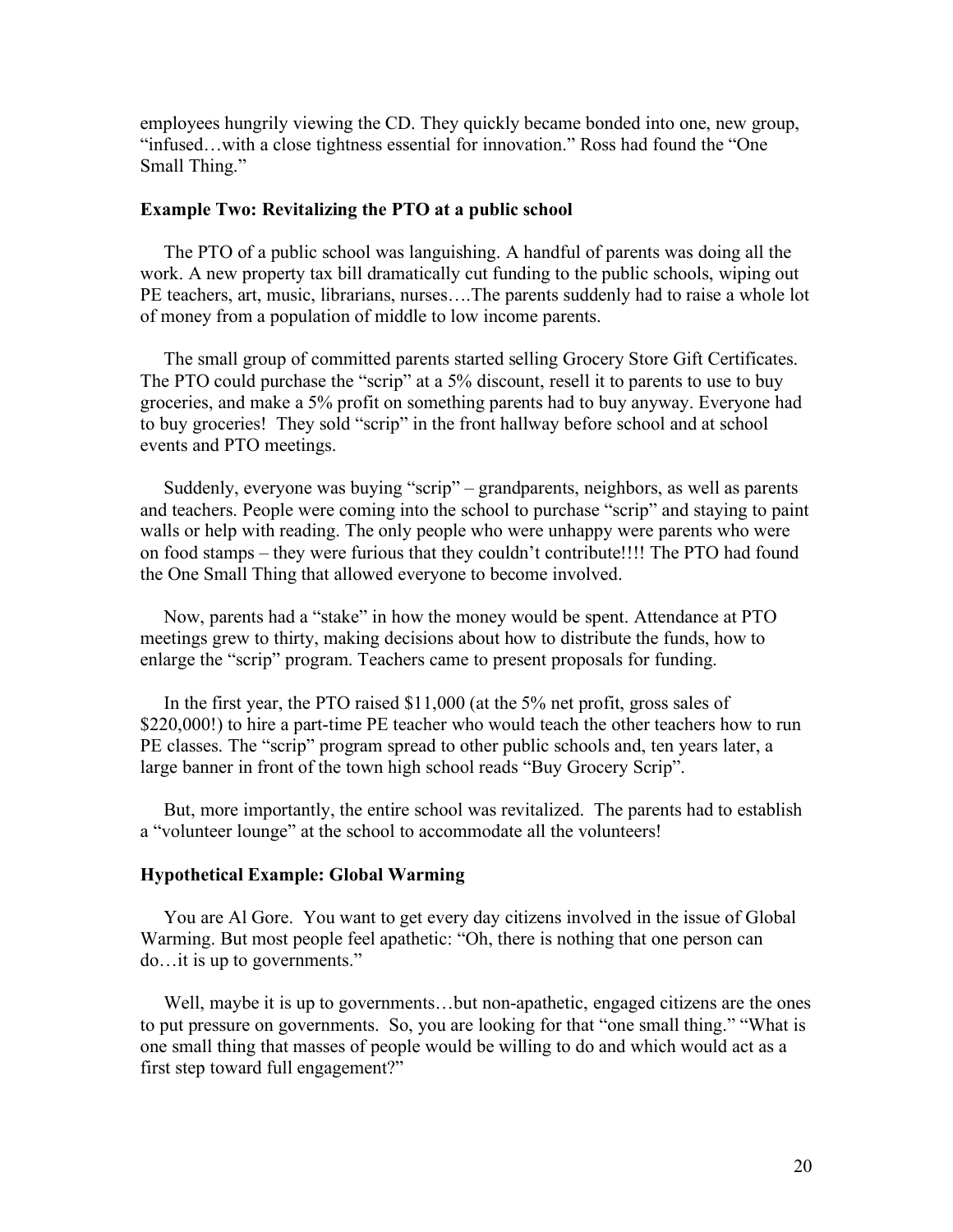Here's a possibility: Purportedly, "idling" your car greatly increases the output of pollutants. Yet, everyone, without giving it a thought, "idles" at drive-up banks, fast food take-outs, school pick ups. What about a "Stop Idling! Stop Greenhouse Gases" campaign? With bumper stickers, flyers on car windows or handed out at drive-up locations….the double-entendre "Don't idle and don't be idle!"……

If you can get people, all over the world, to "Stop Idling!", you will have them engaged in thinking about global warming every day…and primed to engage in other actions which you initiate.

### **Intuitive Focusing on "What is the One Small Thing?"**

#### **Your Turn**

So, let's use the **Intuitive Focusing** skill (see Instant "Ahah!" 1. above and also www.cefocusing.com) to find the "one small thing" to engage and motivate your target audience, be it consumers, citizens, volunteers, or employees. This could be the most important decision you make, so, one small session may not be enough, but it will start you thinking about Creative Edge engagement. It will put the pot on the burner so that creative insights can arise now or later.

You can do this first step alone, by yourself, but even more productively with the appropriate group of problem solvers, benefiting from the Creative Edge Collaborative Thinking of many people (see Instant "Ahah!" 5 above).

However, the best way to generate ideas for the "one small thing" is to initiate a Listening/Focusing Brainstorming process with the people at the bottom! We are not going to do that here, but it is essential to the process of motivating from the bottom up.

As a group or individually, sit down and get comfortable, preparing to spend up to twenty minutes letting right- and left- brain problem solving interact. Add another twenty minutes for group sharing. Keep a blank pad of paper in front of each person for gathering ideas.

In a group, have one person read the following instructions aloud to everyone else. Everyone except the reader, close your eyes, "focusing" inward, on The Creative Edge…or, at least, look off "into space". You want to access right-brain, intuitive thinking before you turn to more traditional "brainstorming" methods.

Upon hearing the instructions, pay attention, inside, looking for the "intuitive feel" of answers – not what is immediately, intellectually known, but the right-brain, intuitive, murky, vague feel of what you know that is "more than words"…..leave at least a minute of silence between each instruction:

#### **Intuitive Focusing Instructions**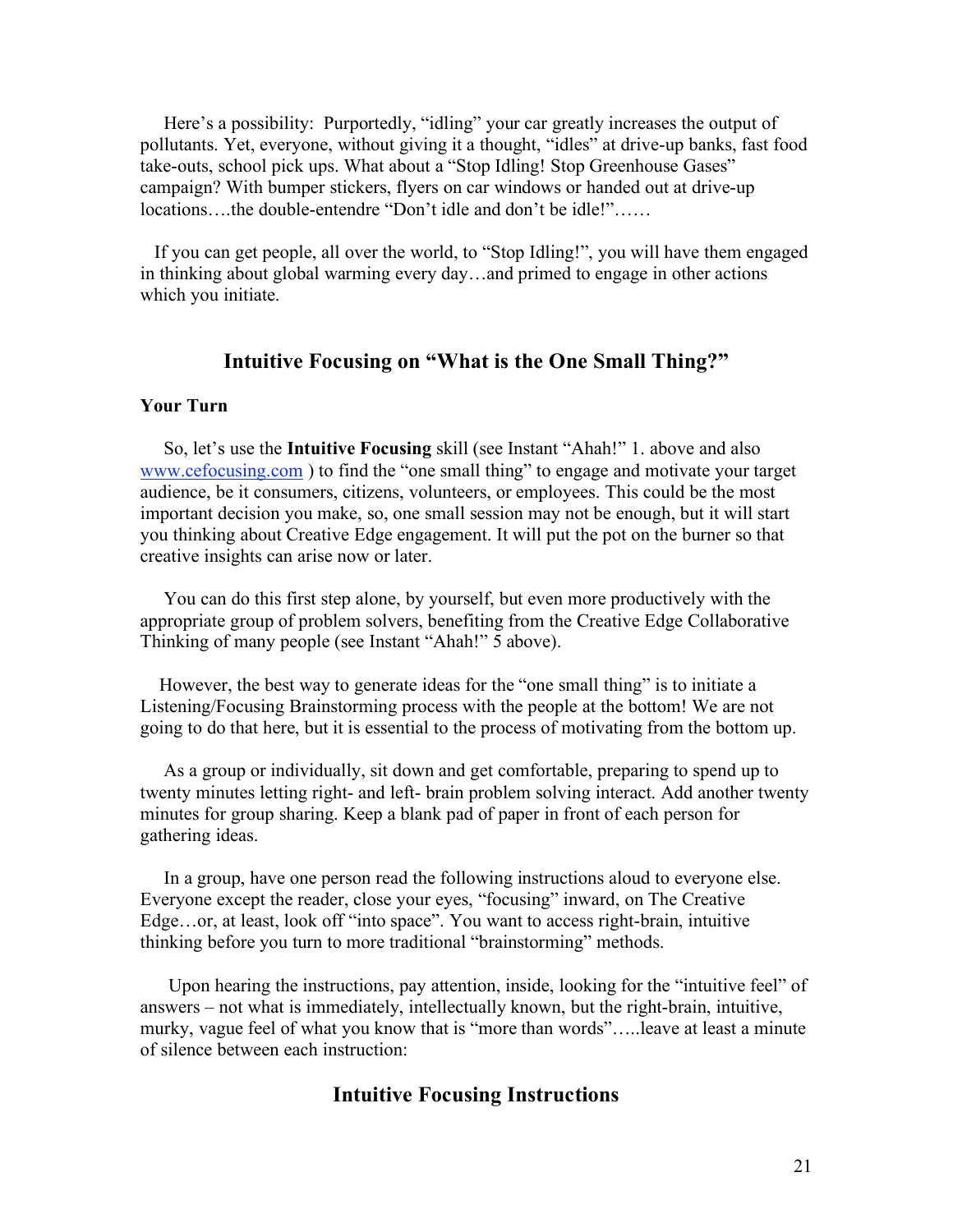---Close your eyes and get comfortable…let your "focus" turn inward, your attention toward the "intuitive feel" that is more than words…

(one minute or more….)

---Just notice your breathing going in…and out…don't try to change it. Just notice your breathing as a way of coming inside, more in tune with your intuitive-knowing…. (one minute or more…)

---Take a moment to choose an area of interest, or, if the problem to be explored is already known, name it: "I (or we) are going to spend some Intuitive Focusing time on the problem of (name it)…

(one moment or more…)

---Now ask yourself, "Where is the apathy that I am concerned about? Who is it that I want to engage in this project? " and just sit quietly, bringing the whole concern into the center of your attention, setting aside the already known, and letting an "intuitive feel" for "the whole thing" to arise….

(one minute…)

---Find some words or an image or make a drawing….try to capture the "intuitive feel"… Don't worry if you don't get a clear answer….you are drawing closer to an "intuitive feel" for the whole situation… If you want to write anything down, using Mind Mapping or any other method, take a few moments to do so…

(one minute or more…)

---Now, ask yourself, "What could be 'one small thing' people could do, 'one small thing' this audience would be happy to do, which could be a first step toward full engagement?"…

(one minute…)

---Don't get into thinking the "already-known"…set aside what you already know and just pay attention to The Creative Edge…the "intuitive feel" of the whole thing that is more than you are already thinking…..don't try to do anything…just notice the "unclear feel" that comes up….

(one minute or more…)

---And find some words or an image that can capture that "intuitive feel"….if you want to write anything down, feel free…

(one minute or more)

---If you are working alone, you can go back-and-forth, internally, trying out an idea in your mind, sensing into how people might react, imagining how it might work…going back and forth between trying out possibilities and checking with the "intuitive feel": "Would that work?...How would that be?...." Take notes as needed or desired…continue as long as you want.

---In a group, after the initial Focusing Instructions, let people quietly take notes or Mind Map to capture their fresh "intuition," then use a Creative Edge Round Robin sharing structure (see Instant "Ahah!" 5 above) for an initial go-round. Someone keep time, limit turns to 3 -5 minutes per person. Each person gets an uninterrupted turn to say what came up during the Intuitive Focusing, paying attention to the "intuitive feel" while speaking, creating fresh, innovative words and images…..Everyone else just listens, taking notes as desired, noticing what new ideas or Creative Edges arise as the others speak……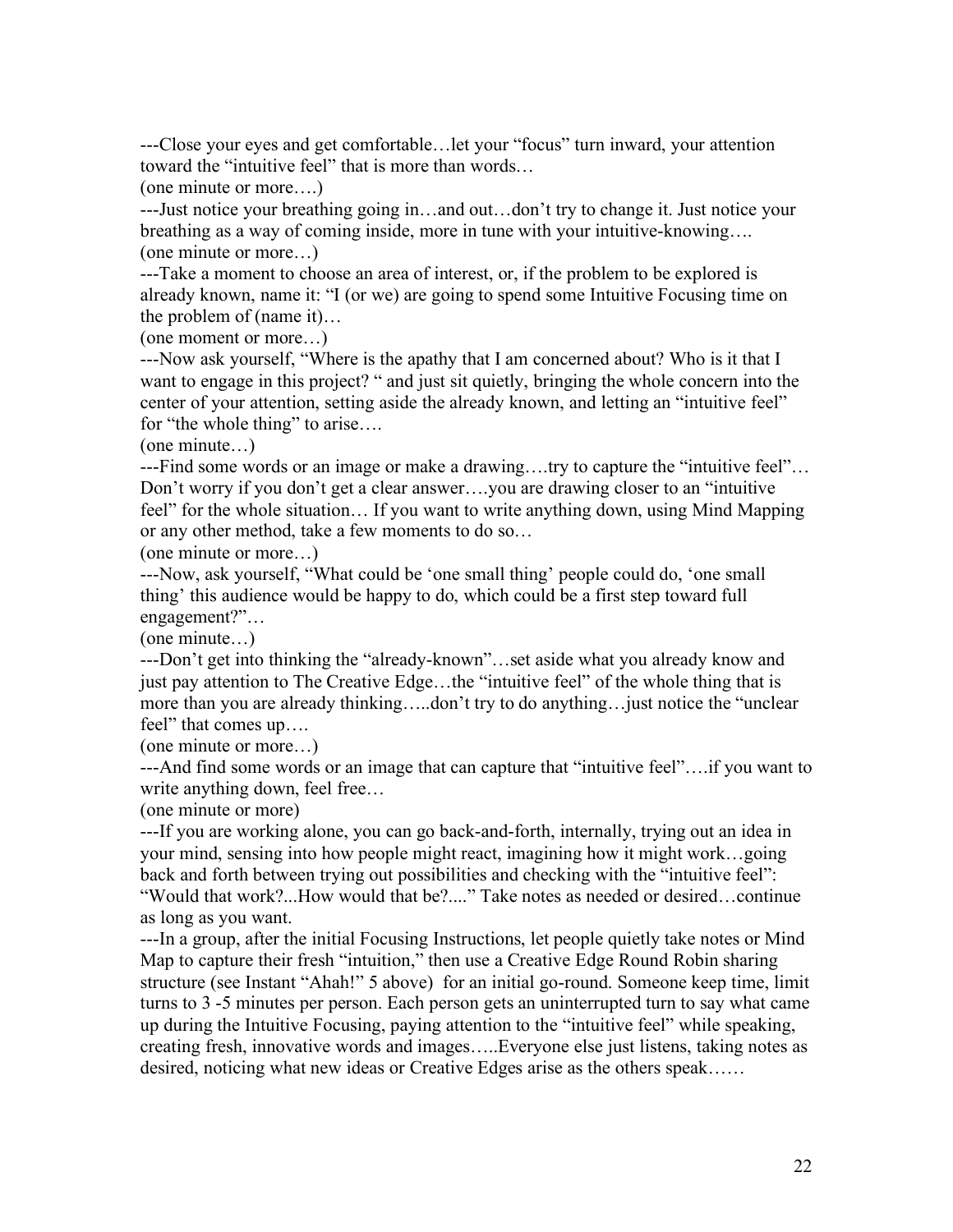After this initial sharing from the Creative Edge, the group can turn to a more traditional "brain storming" method, bouncing ideas off of each other, interrupting if that stimulates creativity…but returning to the Creative Edge Round Robin sharing structure, time-limited turns with no interruptions allowed, if more access to The Creative Edge of intuitive, right-brain problem solving is desired.

Then, of course, try out any ideas that have come up….test them on co-workers or focus groups… ask the people at the bottom what would work for them…follow your usual product development and marketing strategies, the measure of success being whether people willingly become engaged... or, if they are not stepping up, consider if the step too big, in which case, it's back to the drawing board, The Creative Edge, to come up with a smaller step, until the "One Small Thing" is found.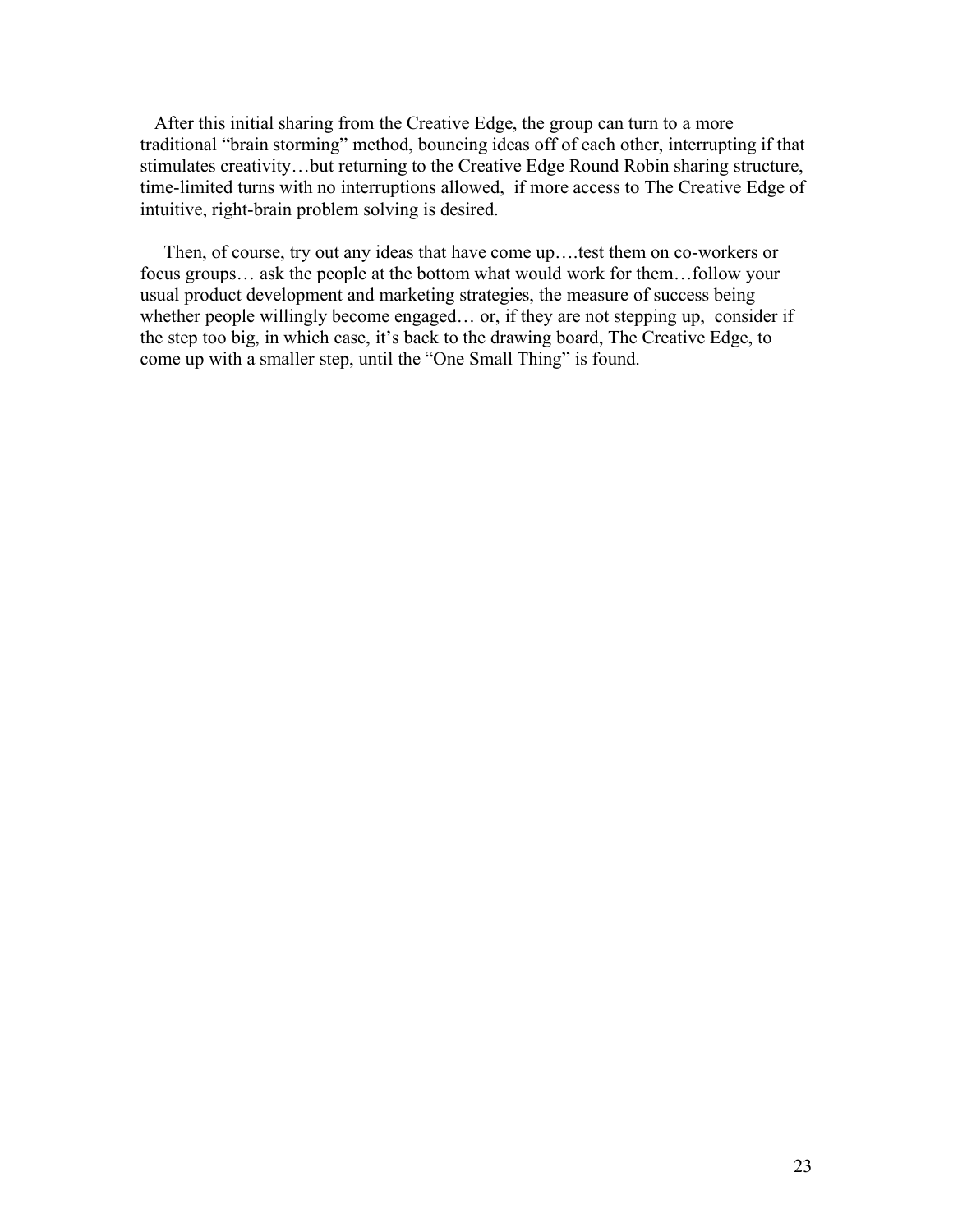# **INSTANT "AHAH!"7 CLEARING A SPACE: INSTANT SERENITY**

#### **© Kathleen McGuire, Ph.D., 2007 Creative Edge Focusing www.cefocusing.com**

### **Feeling "Totally Okay"**

Clearing A Space is often the first step in a longer Intuitive Focusing process (see Instant "Ahah!" 1). But, it can also be used as a stand-alone procedure for instantly setting down your burdens and experiencing at least a few minutes of being free of cares, of resting in a peaceful place, of feeling "Totally okay." It can be especially helpful when carrying long-term burdens, like chronic physical illness or job stresses.

In order to "clear a space" inside of yourself, first you have to notice that every issue that you carry has an "intuitive feel" that goes with it. You will sit down in a quiet place, usually shut your eyes, and just begin to notice what comes up when you ask yourself an open-ended question, like

- "How am I today, really?" or
- "What am I carrying subconsciously, as bodily stress?"

### **Taking An Inventory**

You can notice not only burdens or concerns but also positive experiences. In a way, you are "making a list" or "taking an inventory."

However, as different from just "making a list," when each item comes up, you will look for a specific Creative Edge, the "intuitive feel" of how your body is carrying this thing right now (no problem-solving, just noticing allowed!!!!). Although this may be a specific physical experience ( "a pain in my jaw," "a tension in my shoulders," "nausea in my belly," "a smile on my face," ), it can also be a more global or "intuitive" feel of the whole thing, like "heavy" or "scary" or "sad" or "excited" or "happy" or "pleased."

#### **Setting Each Item Outside**

When you have noticed the "intuitive feel," then you will take the "whole thing," the item on the list and the bodily feel of it, wrap it up like a package, and lift it out and simply set it outside of yourself, (Ahhhhhh!... Just saying these words always brings a sigh of tension release from me and, hopefully, will for you!!!) using the image of a park bench or a picnic table or a shelf – whatever works for you.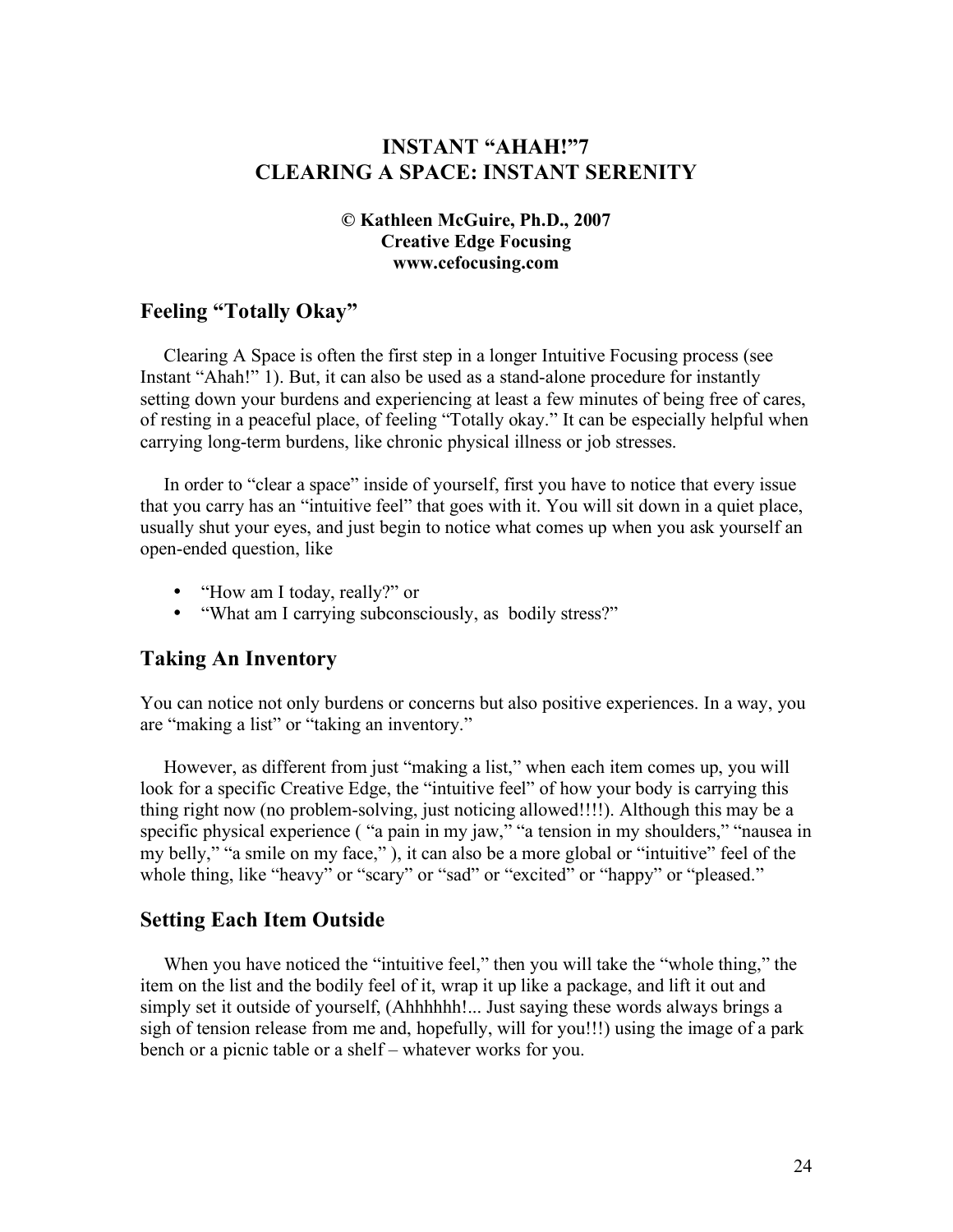For these few moments, you are not going to try to solve or change or go more deeply into any item. You can tell them that you will come back later to problem solve, if needed. Right now, in order to "clear a space inside", you will just wrap "the whole thing" up in a package (Ahhhhhhh! I'm sighing again at the thought!) and set it outside of yourself, on the bench or table or shelf.

You will often feel a large or small sigh of relief each time you lift something out and put it outside (Ahhhhhh!), even though you haven't solved or changed anything. Your goal during "clearing a space" is simply to set everything outside – and see what is left inside.

#### **Empty of Problems, Full of Peace**

And what is left when everything you have been carrying in a subconscious way has been named and set outside of yourself? Not emptiness, but an expansive feeling of being "Okay, just as I am." A few moments of relaxation, freedom from carrying your loads. Sometimes, an even larger spiritual space: a sense of Oneness with more than yourself.

You will want to linger in this space as long as you can. You can also make words or an image for it, so that you can get back to it quickly, at many times during the day when a little "break" would be welcome.

So, now you can try it out. Here are some simple instructions you can use any time you want to "clear a space" inside. You can read them to yourself now, download for repeated use, and/or read them into a tape recorder and play them back, **leaving at least a full minute between each instruction**. You can also **purchase audiotapes** with these and other relaxation instructions:

# **Trying Out Clearing A Space**

#### **Taking An Inventory, Making A List**

(Neil Friedman, www.neilheart.com, created the "park bench" image below)

Set aside at least ten, hopefully 20 minutes or more.

---Sit down in a comfortable, quiet place where you won't be interrupted…

Loosen any clothing that feels too tight…find a comfortable position…you may already experience a sigh of relief…

(one minute…)

---Close your eyes, if you can….spend a moment just noticing your breathing….don't try to change it….just notice the breath going in….and out….

(one minute…)

---Now, imagine yourself sitting under a tree in a beautiful park…..beside you is a park bench…..now, you are going to let yourself daydream, just asking yourself, "What issues or good feelings am I carrying inside, right now?" and wait quietly for the first thing to arise…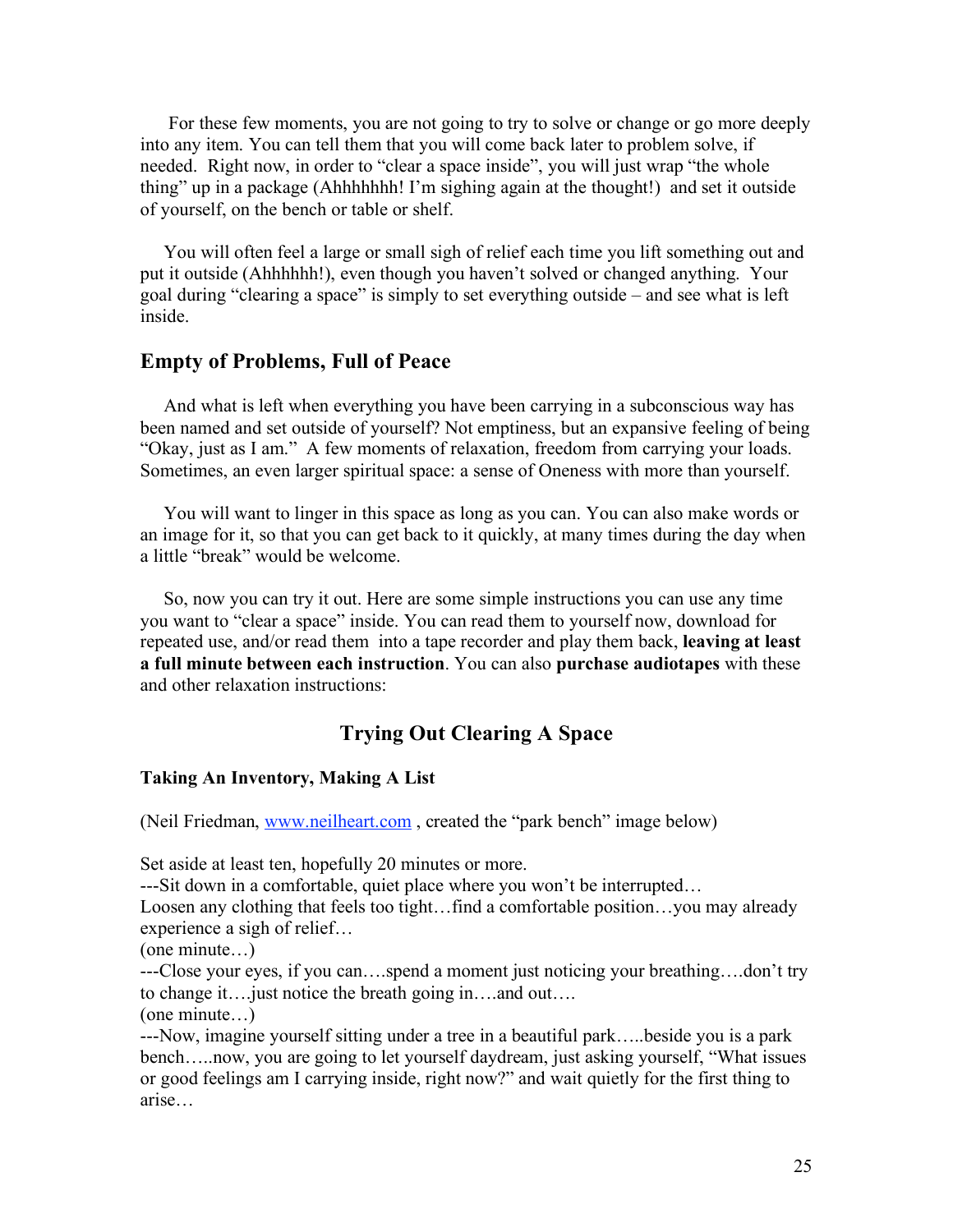(one minute or more…)

Now, take this first thing and ask yourself, "How am I carrying this subconsciously?" and look for the physical experience or the more intuitive feeling that goes with "the whole thing"……..

(one minute…)

### **Setting Each Item Outside**

---Spend a moment just acknowledging this item on the list and its intuitive feel……Then, imagine just wrapping "the whole thing" up like a package and setting it out on the park bench…..hopefully, you experience a sigh of relief here (Ahhhhh!)….. (one minute…)

---Continue in this way, making your list of difficult and happy things that rise up inside as you wait quietly, each time looking for the intuitive feel of "the whole thing," acknowledging that, then wrapping the "whole thing" up and setting it out on the park bench…..hopefully, there is a sigh of relief each time (Ahhhhh!)………

(turn off the tape until you feel done with this part…)…..(five or ten minutes, or more…..)

---Don't forget to scan for happy or anticipated things as well as troubling ones…spend a moment with the intuitive feel, then wrap "the whole thing" up and set it outside on the bench…..notice any sighs of relief…..

(one or more minutes….)

### **Any Additional "Background" Feelings?**

---Now, at the end of your list, ask yourself, "Is there anything else standing between me and feeling totally okay?"….look especially for any "background" feeling, like depression or fatigue or fear, that is always there like wallpaper…..again, get the bodyfeel of that "whole thing," wrap it up, and set it outside……

(one minute or more…)

---Keep going until you are really finished with your list and have acknowledged and set outside each thing……

( a few minutes….)

#### **Empty of Issues, Full of Peace**

---Now, just spend some time in the "cleared space" that is left inside ---not empty, but peaceful, blessed, completely "okay."……(five or ten or more minutes)

---In closing, you might want to make some words or image for this restful place which might allow you to come back easily in the future, throughout the day.....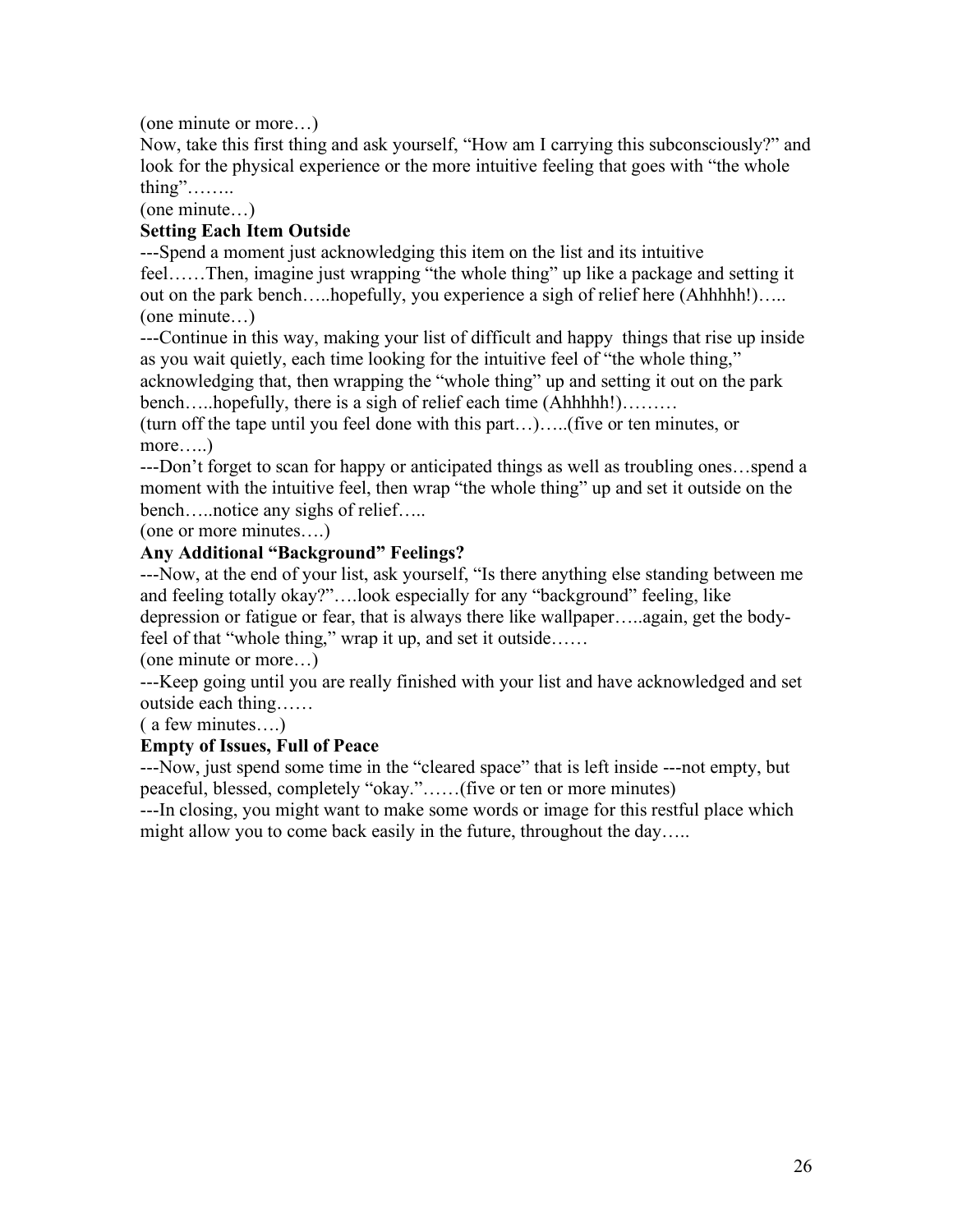### **INSTANT "AHAH!" 8 SHARING YOUR DAY :** *INSTANT INTIMACY*

#### **© Kathleen McGuire, Ph.D., 2007 Creative Edge Focusing ™ www.cefocusing.com**

#### **Time = Love**

With your significant other: Every day, and I mean religiously, set aside about 40 minutes to sit down and "share your day." Get a drink or a snack or go in the hot tub –an uninterrupted space away from other family members.

At a separate time, you can also do this with your children, each person having an uninterrupted turn.

#### **Just Warm, Silent Attention: No Interruptions, No Criticism**

Each person gets to talk without interruption, refreshing in his/her own mind and describing to the other the events of the day, usually in chronological order, often starting with the night before: anxieties, dreams. The speaker gets to share every event of the day which rises to consciousness, no matter how trivial it seems. This can easily take about twenty minutes

The other person simply listens quietly, not saying a word (Well, maybe an occasional "Wow!" or "How interesting!" or "Oh, no!" or "Yikes!").

Then, when the first speaker is done, it is the other person's turn – same deal: No interruptions, no opinions, no judgments.

#### **No Problem Solving**

And no problem solving. At least initially, save problem solving for another time, or do it before or after. Too easily, problem solving can eat up the sharing space, and intimacy is lost. Problem solving can also bring up conflicts, not wanted in this sharing space. And fear of problem solving can make people dread sharing time, instead of looking forward to this peaceful, intimate lull in a busy day.

#### **Intimacy = Sharing**

That's it!!! You will thoroughly understand what your significant other does all day, the frustrations, the tedium, the other people in his or her world, the small joys, the conflicts, the stresses, the successes, the low points, the high points. And each person will feel that their life is valid and valuable, no matter how trivial or repetitious it may seem to be.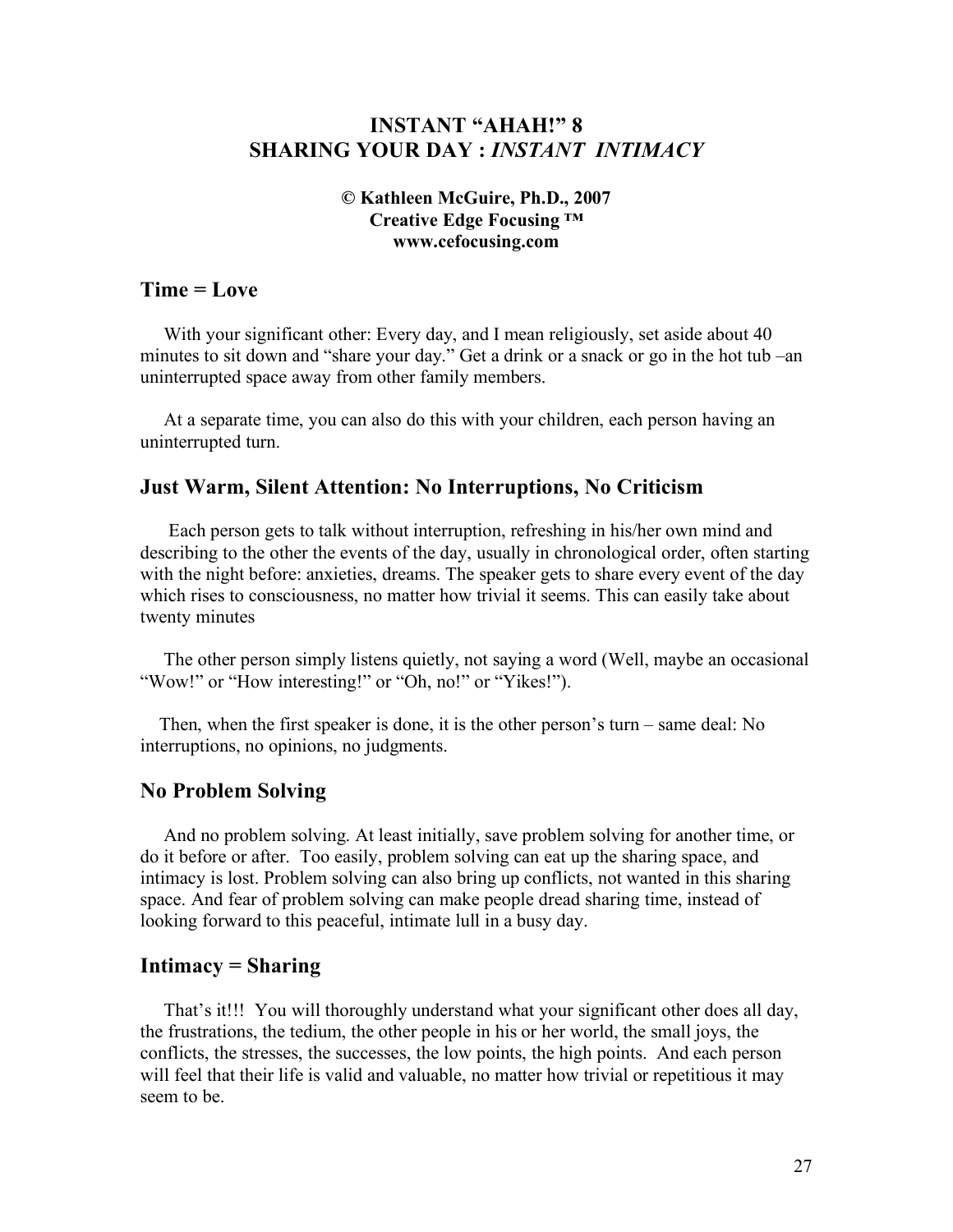Over time, you will get to know each other intimately, and this intimacy will carry over into other areas of your shared life. Intimacy increases sensuality and sexuality between partners. Intimacy also leads children to turn to their parents when needing help.

Instant "Ahah!" s 2 and 3 show how to use both passive and active listening for problem solving. But, here, you are using passive listening simply to let your partner or child be the center of attention. At the same time, the speaker becomes the "center of attention" to him- or her-self, taking the time to fully receive his or her day.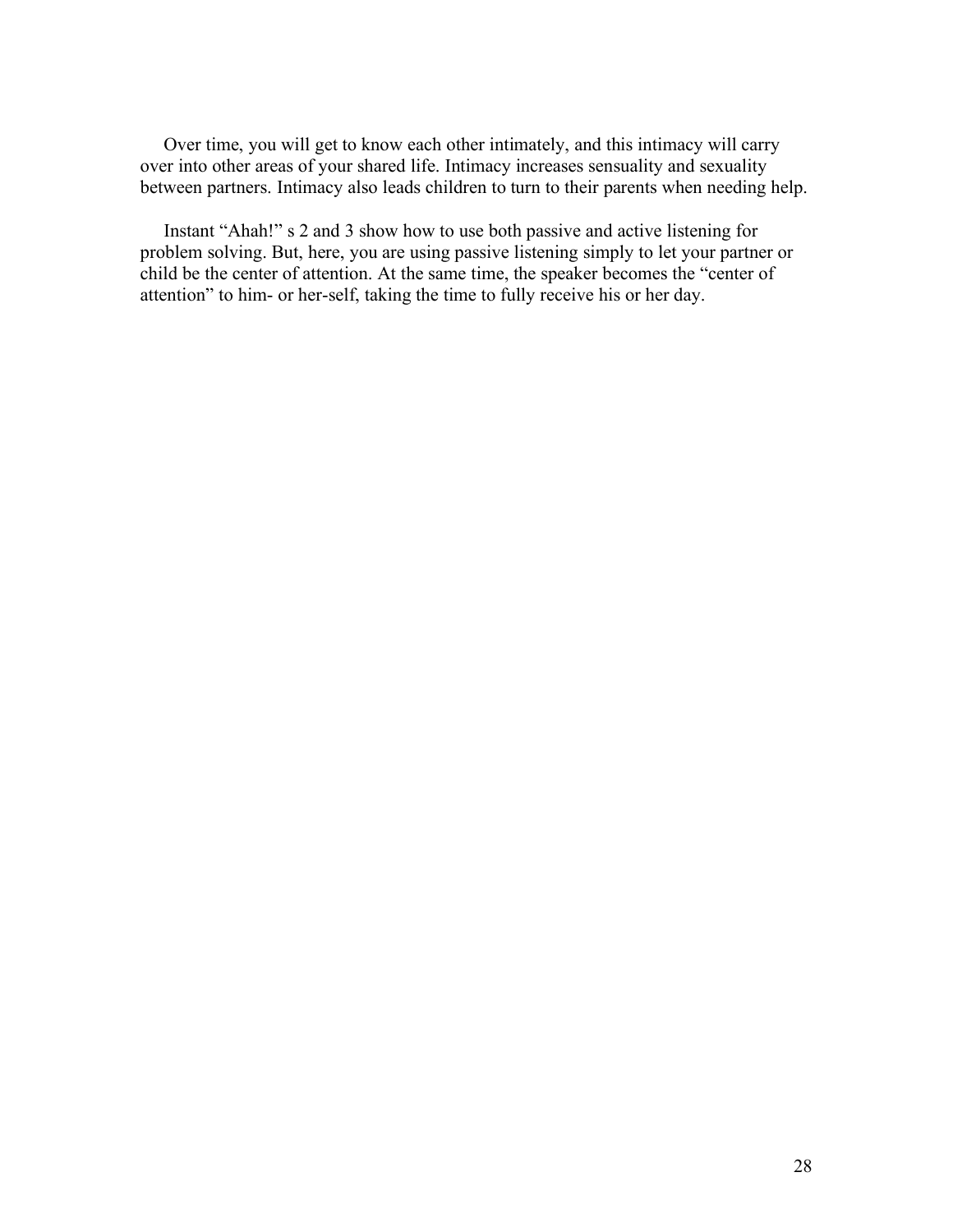### **INSTANT "AHAH!" 9 CREATIVITY:** *FROM BLOCKS TO PREDICTABLE "AHAH!"'S*

#### **© Kathleen McGuire, Ph.D., 2007 Creative Edge Focusing www.cefocusing.com**

#### **Focusing On the Creative Edge**

Often, naturally, artists, writers, dancers "check in" with their "intuitive feel" for a project at many steps throughout the creative process. Learning Intuitive Focusing as a specific Skill will enhance this natural process, as well as giving you a reliable tool for those times when you are "stumped" or "blocked" about what comes next.

#### **The Blurry, Vague, "Feel of the Whole Thing" Holds The Next Steps**

**Intuitive Focusing** is one-half of the two Core Skills of Creative Edge Focusing ™. Focusing can be used any time to find out what is bothering you. Focusing specializes in sitting with the vague, wordless intuitive sense that there is something….**something you can't quite put your finger on or put into words,** but something definitely determining your behavior or how you feel or the inkling of an idea or solution……

Intuitive Focusing can be used not just for personal problem-solving but for sitting with The Creative Edge of anything: a piece of creative art or writing, an exciting professional problem to solve, a good feeling that has a spiritual edge…

#### **The Crux of Change**

In the 1960's research showed that the single most important variable in predicting success in psychotherapy was, not what the therapist was doing, but the client's own ability to speak from present, felt experiencing rather than intellectualization. Eugene Gendlin decided we'd better learn how to teach that skill to people. He called it Focusing and broke it down into six steps for teaching it in a self-help way. His book, *Focusing* (Bantam, 1981), has been translated into over 15 languages and is used throughout the world. Focusing-Oriented Therapy incorporates Focusing into the psychotherapy process.

#### **Description of Gendlin's Six Step Focusing Process**

First, I will describe Gendlin's process, then I will walk you through some actual instructions specific to using Intuitive Focusing with Creativity below.

Here are **Gendlin's six steps** for use of this inner, meditation-like problem-solving process in a self-help way (Gendlin coined the term Felt Sense for the vague, bodily, "felt meaning," which Dr. McGuire also calls The Creative Edge and the "intuitive feel". He coined the term "felt shift" to describe a new step. Dr. McGuire calls it a Paradigm Shift):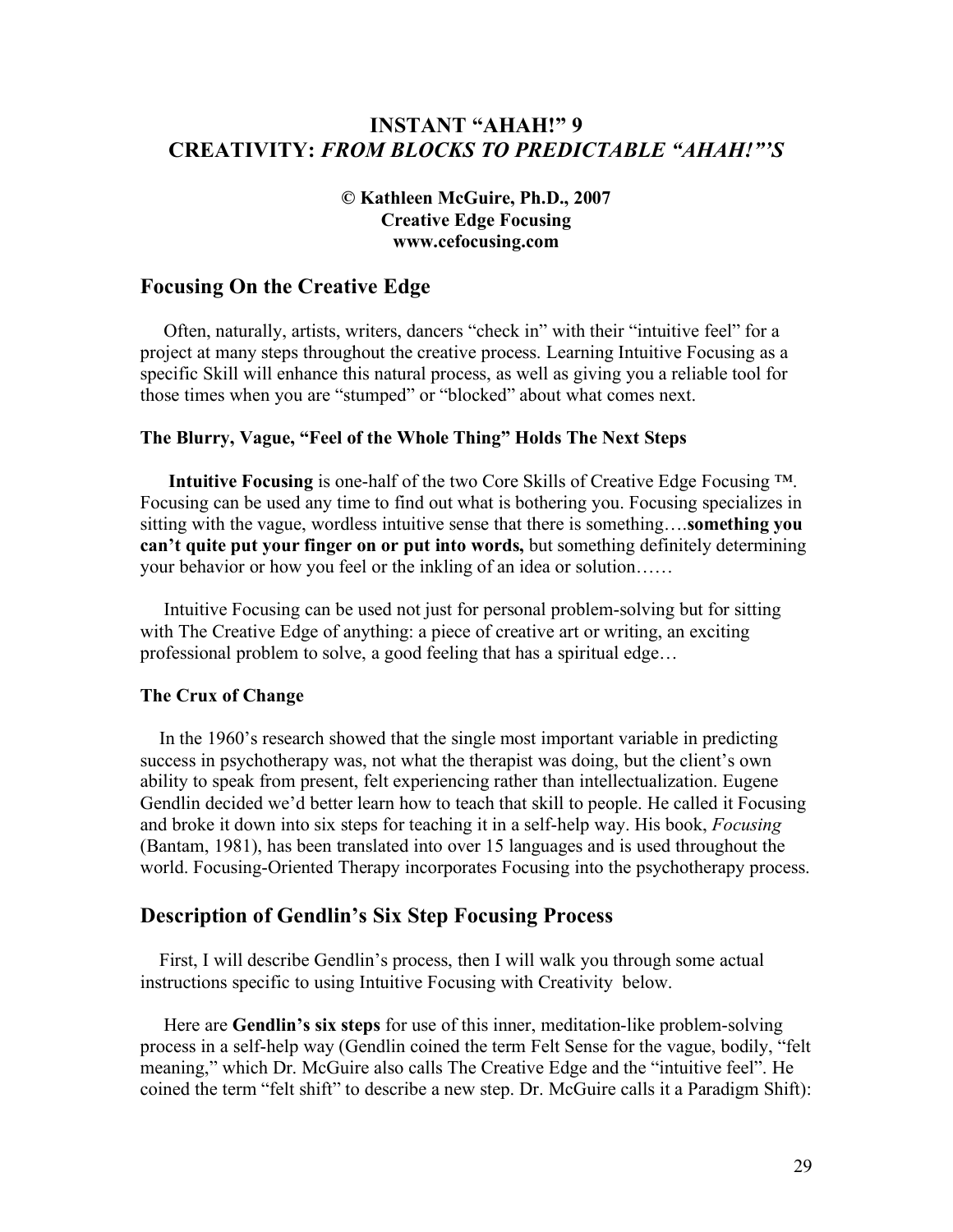- (1) **Clearing a Space**: setting aside the jumble of thoughts, opinions, and analysis we all carry in our minds, and making a clear, quiet space inside where something new can come.
- (2) **Getting a Felt Sense**: asking an open-ended question like "What is the feel of this whole thing (issue, situation, problem)?" and**,** instead of answering with one's already-known analysis, waiting silently as long as a minute for the subtle, intuitive, "bodily feel" of "the whole thing" to form.
- (3) **Finding a Handle**: carefully looking for some words or an image that begin to capture the "feel of the whole thing**,"** the Felt Sense, The Creative Edge: "It's 'jumpy;'" "It's scared;" "It's like the dew of a Spring morning;" "It's like macaroni and cheese – comforting," "It's like jet propulsion! Something new that needs to spring forth!"
- (4) **Resonating and Checking**: taking the Handle words or image and holding them against the Felt Sense, the "intuitive feel," asking "Is this right? Is it 'jumpy'?", etc. Finding new words or images if needed until there is a sense of "fit" – "Yes, that's it. Jumpy."
- (5) **Asking**: **asking open-ended questions (**questions that don't have a "Yes" or "No" or otherwise fixed or "closed" answer) like "And what is so hard about that?" or "And why does that have me stuck?" or "What was so beautiful about that moment?" or "And how does this apply to everything else?" and, again, instead of answering with already-known analysis, waiting silently for the "intuitive feel," the Felt Sense, to arise.

At each Asking, the Focuser also **goes back to steps (2), (3) and (4)** as necessary, waiting for the Felt Sense to form, finding Handle words, Resonating and Checking until there is a sense of "fit": "Yes, that's it." This often physicallyfelt experience of tension release and easing in the body, this sense of having found the right words, is called a **Felt Shift** by Gendlin**.** Dr. McGuire calls it a **Paradigm Shift**. It can be a small step of "Yes, that's it," to be followed by many similar small steps of change, or it can be a larger unfolding, a huge insight, with many pieces of the puzzle suddenly falling into place, with a flow of new words and images and possible action steps. Sometimes there is also a flood of tears of acknowledgment and relief or the release of other pent-up emotions.

**(6) Receiving**: at each new step, each Felt Shift**,** taking a moment to sit with the new "intuitive feel," simply acknowledging and appreciating your own inner knowing for this new insight. Then, **you can start again at step (5),** Asking another openended question, ("And what is so important about this?"; "And why did that have me stuck?"; "And where does my mother come into all of this?, etc.). And, again, step (2), waiting for the Felt Sense to form, step (3) finding a Handle, step (4) Resonating and Checking until there is a Felt Shift, a sense of "That's it."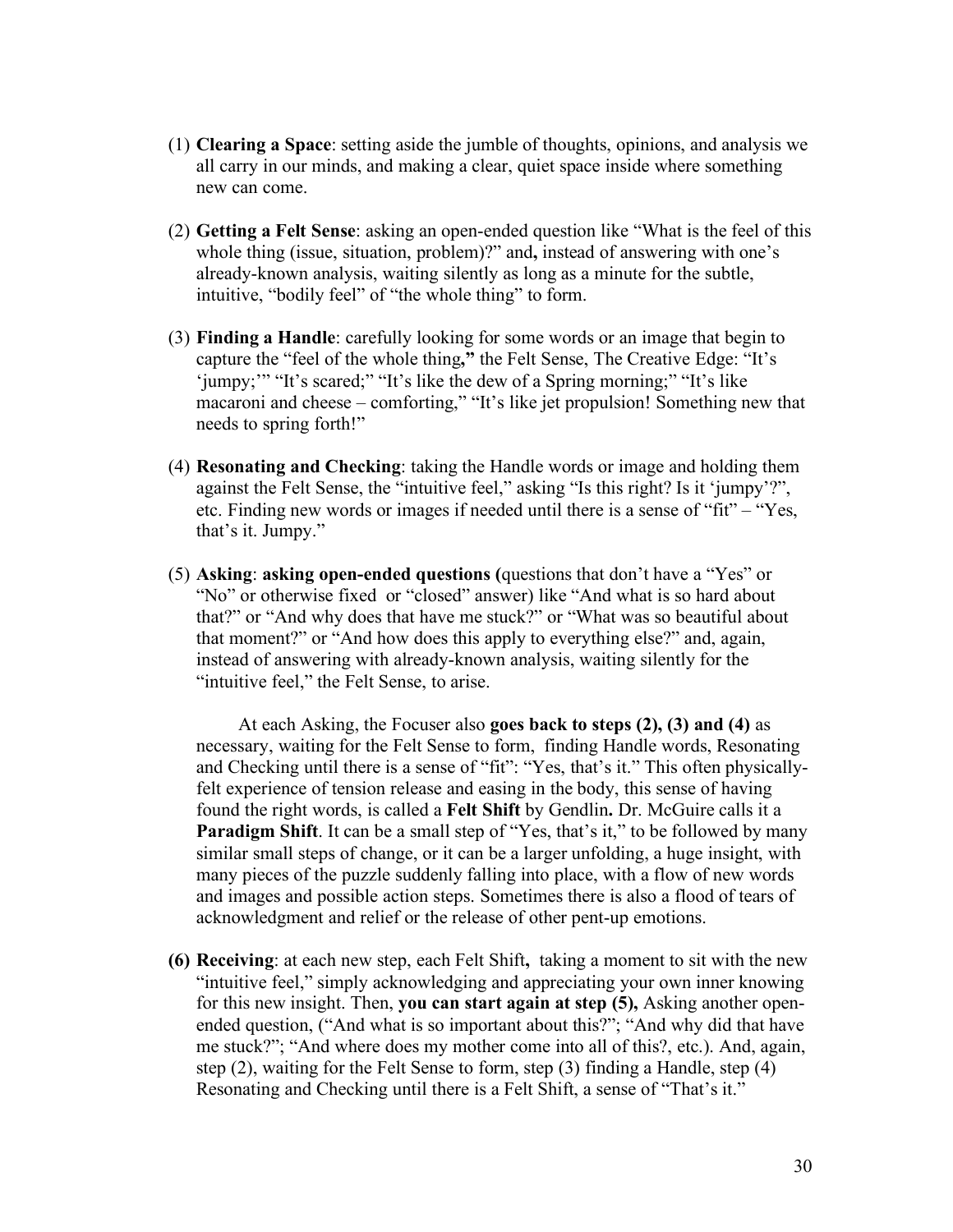You can always use Clearing A Space (see Instant "Ahah!"7 above) as a first step of **Intuitive Focusing**, especially if you have a difficult time relaxing, being able to feel your body from the inside. Clearing a Space is particularly handy if you walk around with your body like cement a lot of the time!! However, a formal Clearing a Space takes a good twenty minutes, just in itself.

There are less time-consuming ways to get ready to start Focusing. You can "clear a space" through relaxation or imagery work. We'll give one of those a try below. The audio CD which comes as part of Creative Edge Focusing ™'s Self-Help Package gives two additional protocols for Complete Focusing Instructions, as well as several Pre-Focusing exercises for Relaxation and Finding A Felt Sense audiotape (www.cefocusing.com )

### **Focusing On A Creative Problem or Project**

(You can read these to yourself now, download them for continuous use, read them into a tape recorder for playback -- or purchase the Self –Help Package with audio CD . Leave at least one minute of silence between each instruction)

(One minute)

Okay…first, just get yourself comfortable…feel the weight of your body on the chair…loosen any clothing that is too tight….

(One minute)

Spend a moment just noticing your breathing….don't try to change it….just notice the breath going in….and out…..

(One minute…)

Now, notice where you have tension in your body (pause)…..

(One minute…)

Now, imagine the tension as a stream of water, draining out of your body through your fingertips and feet (Pause)….

(One minute…)

Let yourself travel inside of your body to a place of peace.....

(One minute…)

Now, bring to mind a creative problem or project that needs attention (pause)…

(One minute or more…)

Think about it or get a mental image of it……

(One minute…)

Now, try to set aside all of your thoughts about possible solutions, and, as you carry a mental image of the problem or project in your mind, just wait and see what comes in the center of your body, around your heart/chest area, in response (pause)….not words, but the intuitive feel of the whole situation**,** The Creative Edge……

(One minute…)

Now, carefully try to find words or an image for that Edge…Go carefully back and forth between any words and the intuitive feel of the whole thing until you find words or an image that are just right for it….....

(One minute…)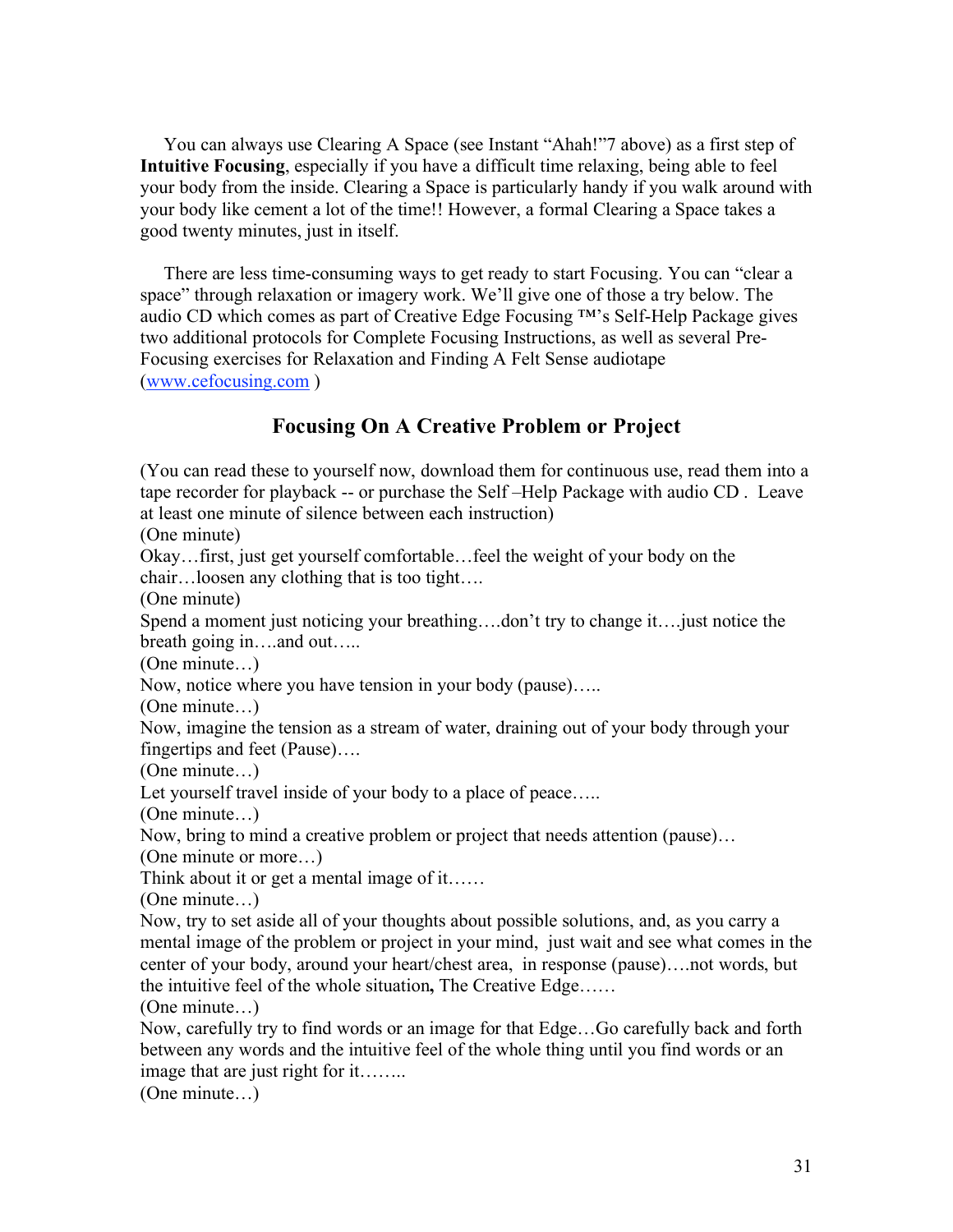Now, gently ask yourself, "Is that it? Would that work here?", and wait, at least a minute, to see what comes in your wordless intuition, your whole-body sense, The Creative Edge….

(One minute…)

Again, carefully find words or an image that exactly fit that Edge…..

(One minute…)

Now, try that possible solution out in the creative situation, either in your imagination or by actually writing, painting, tinkering with a model……

(One minute…)

Now, ask yourself, "Does that work?" and, again, don't answer from your head, what you already know, but wait, as long as a minute, for an answer to come in the center of your body, your wordless intuition, The Creative Edge………

(One minute…)

Again, carefully find words or an image for that, "Does that solution work?"….. (One minute…)

If the answer is "Yes," a release of bodily tension, a sense of coming unstuck…then return to the creative project and work again until there is another place of not-knowing, where you can begin the whole Focusing process again....

If the answer is "No," your body remains tense and your energy still blocked, flat, then, set aside everything you have already thought and tried and ask your "subconscious," the "intuitive feel" at The Creative Edge, again: "What does this situation need?", and, again, wait, as long as a minute or more, to see what comes in the center of your chest, an intuitive "feel" for the whole thing…

(One minute)

Take a moment, again, to carefully find words or an image for whatever has come..... (One minute)

Keep at this as long as you are comfortable, asking an open-ended question, waiting for an "intuitive feel" of "the whole thing" to emerge, looking for words or an image or even a gesture or action step that fits the intuitive feel "exactly."

(One minute or more…)

But, if no clear next step arises, just remind yourself that, by spending Focusing time sitting with The Creative Edge, you have added energy and started a new living-forward, and, especially if you continue to hold "the feel of it all" on the back-burner of your mind, later something new will likely pop up….

(One minute)

Appreciate yourself and your "subconscious," the "intuitive feel," for taking time with this, trusting that taking time is the important thing -- solutions can then arise later.

Remember, it is often easier to learn Intuitive Focusing with the company of a Focusing Listener. Go to www.cefocusing.com to find many resources, including selfhelp groups, and Creative Edge Focusing Consultants for individual Coaching or Classes and Workshops.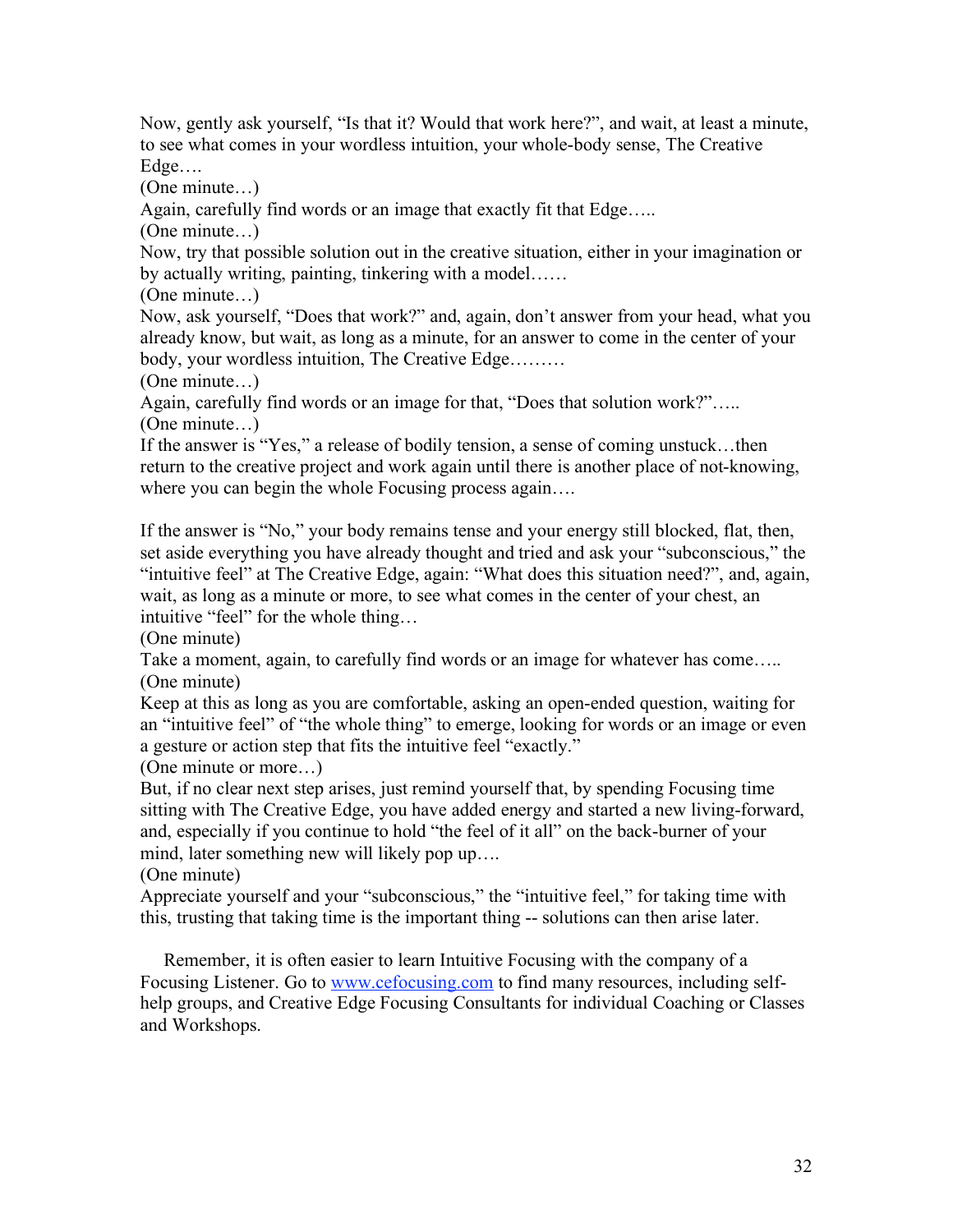### **INSTANT "AHAH!" 10 SPIRITUALITY:** *BEING TOUCHED AND BEING MOVED*

#### **© Kathleen McGuire, Ph.D., 2007 Creative Edge Focusing ™ www.cefocusing.com**

# **Experiencing The Sacred**

Like ideas and personal problems or interpersonal conflicts, spiritual experiences also have an "intuitive feel," a Creative Edge that can be expanded upon and deepened by using the Intuitive Focusing process. If you have just an "inkling" or a "flash" of experience that feels Sacred, you can go back to that experience during a specific Focusing Process, recover the spiritual feeling, and find ways to carry it with you. First, I will describe Gendlin's six-step Focusing process; then, below that, I will walk you through an actual session of Focusing upon an Experience of the Sacred which you have had, understanding it more deeply, and finding a way to bring it back consciously.

#### **The Blurry, Vague, "Feel of the Whole Thing" Holds The Next Steps**

**Intuitive Focusing** is one-half of the two Core Skills you are learning here. Focusing can be used any time to find out what is bothering you. Focusing specializes in sitting with the vague, wordless intuitive sense that there is something….**something you can't quite put your finger on or put into words,** but something definitely determining your behavior or how you feel or the inkling of an idea or solution……

Focusing can be used not just for personal problem-solving but for sitting with **The Creative Edge** of anything: a piece of creative art or writing, an exciting professional problem to solve, a good feeling that has a spiritual edge…

#### **The Crux of Change**

In the 1960's research showed that the single most important variable in predicting success in psychotherapy was, not what the therapist was doing, but the client's own ability to speak from present, felt experiencing rather than intellectualization. Eugene Gendlin decided we'd better learn how to teach that skill to people. He called it Focusing and broke it down into six steps for teaching it in a self-help way. His book, *Focusing* (Bantam, 1981), has been translated into over 15 languages and is used throughout the world. Focusing-Oriented Therapy incorporates Focusing into the psychotherapy process.

#### **Description of Gendlin's Six Step Focusing Process**

First, I will describe Gendlin's process, then I will walk you through some actual instructions specific to using Intuitive Focusing with Creativity below.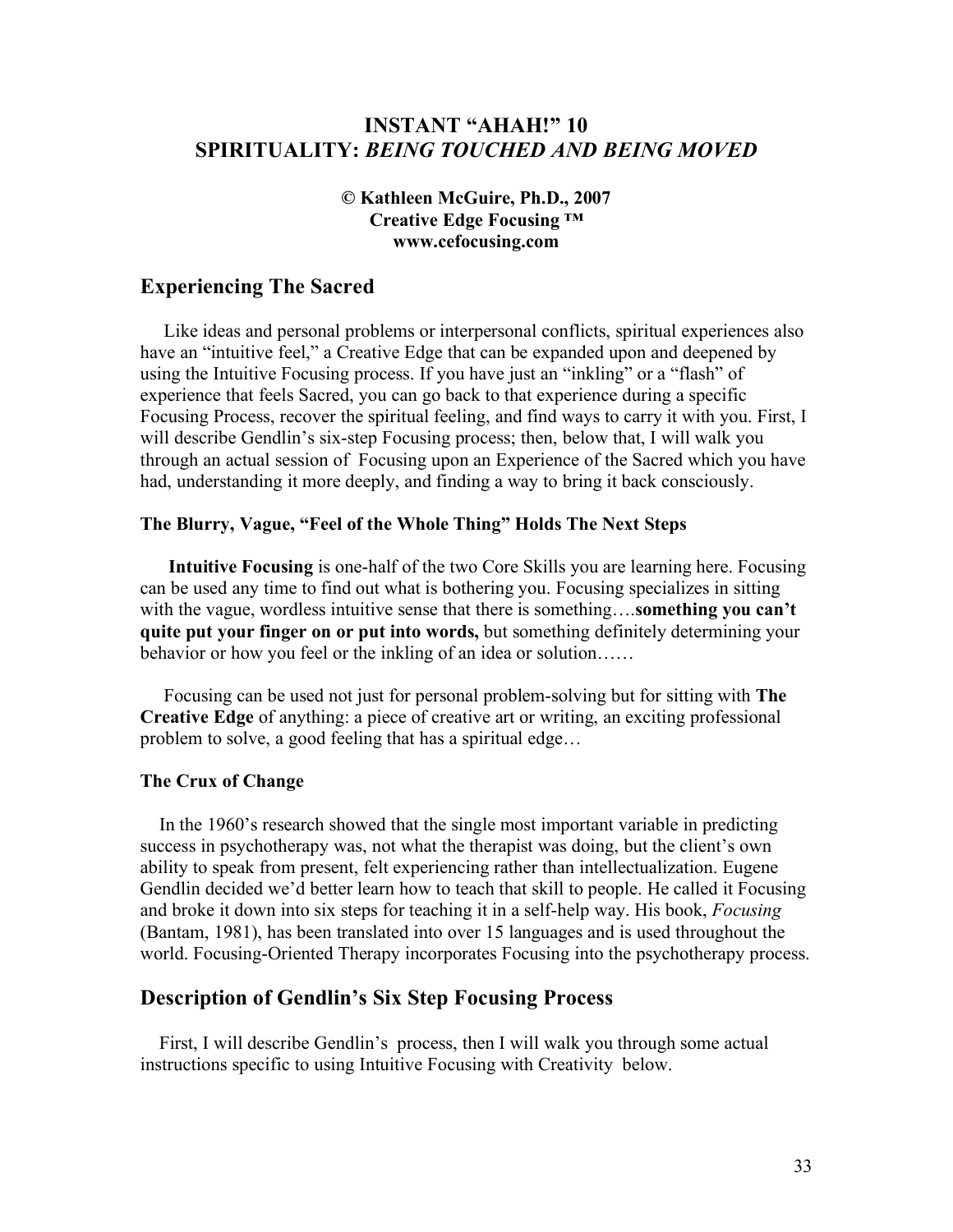Here are **Gendlin's six steps** for use of this inner, meditation-like problem-solving process in a self-help way (Gendlin coined the term Felt Sense for the vague, bodily, "felt meaning," which Dr. McGuire also calls The Creative Edge and the "intuitive feel". He coined the term "felt shift" to describe a new step. Dr. McGuire calls this a Paradigm Shift:

- (1) **Clearing a Space**: setting aside the jumble of thoughts, opinions, and analysis we all carry in our minds, and making a clear, quiet space inside where something new can come.
- (2) **Getting a Felt Sense**: asking an open-ended question like "What is the feel of this whole thing (issue, situation, problem)?" and**, instead of answering with one's already-known analysis, waiting silently** as long as a minute for the subtle, intuitive, "bodily feel" of "the whole thing" to form.
- (3) **Finding a Handle**: carefully looking for some words or an image that begin to **capture the "feel of the whole thing,"** the Felt Sense, The Creative Edge: "It's 'jumpy;'" "It's scared;" "It's like the dew of a Spring morning;" "It's like macaroni and cheese – comforting," "It's like jet propulsion! Something new that needs to spring forth!"
- (4) **Resonating and Checking**: taking the Handle words or image and **holding them against the Felt Sense, the "intuitive feel**," asking "Is this right? Is it 'jumpy'?", etc. Finding new words or images if needed **until there is a sense of "fit**" – "Yes, that's it. Jumpy."
- (5) **Asking**: **asking open-ended questions (**questions that don't have a "Yes" or "No" or otherwise fixed or "closed" answer) like "And what is so hard about that?" or "And why does that have me stuck?" or "What was so beautiful about that moment?" or "And how does this apply to everything else?" and, again, instead of answering with already-known analysis, **waiting silently for the "intuitive feel," the Felt Sense, to arise**.

At each Asking, the Focuser also **goes back to steps (2), (3) and (4)** as necessary, waiting for the Felt Sense to form, finding Handle words, Resonating and Checking until there is a sense of "fit": "Yes, that's it." This often physicallyfelt experience of tension release and easing in the body, this sense of having found the right words, is called a **Felt Shift** by Gendlin**.** Dr. McGuire calls it a **Paradigm Shift**. It can be a small step of "Yes, that's it," to be followed by many similar small steps of change, or it can be a larger unfolding, a huge insight, with many pieces of the puzzle suddenly falling into place, with a flow of new words and images and possible action steps. Sometimes there is also a flood of tears of acknowledgment and relief or the release of other pent-up emotions.

**(6) Receiving**: at each new step, each Felt Shift**, taking a moment** to sit with the new "intuitive feel," simply acknowledging and appreciating your own inner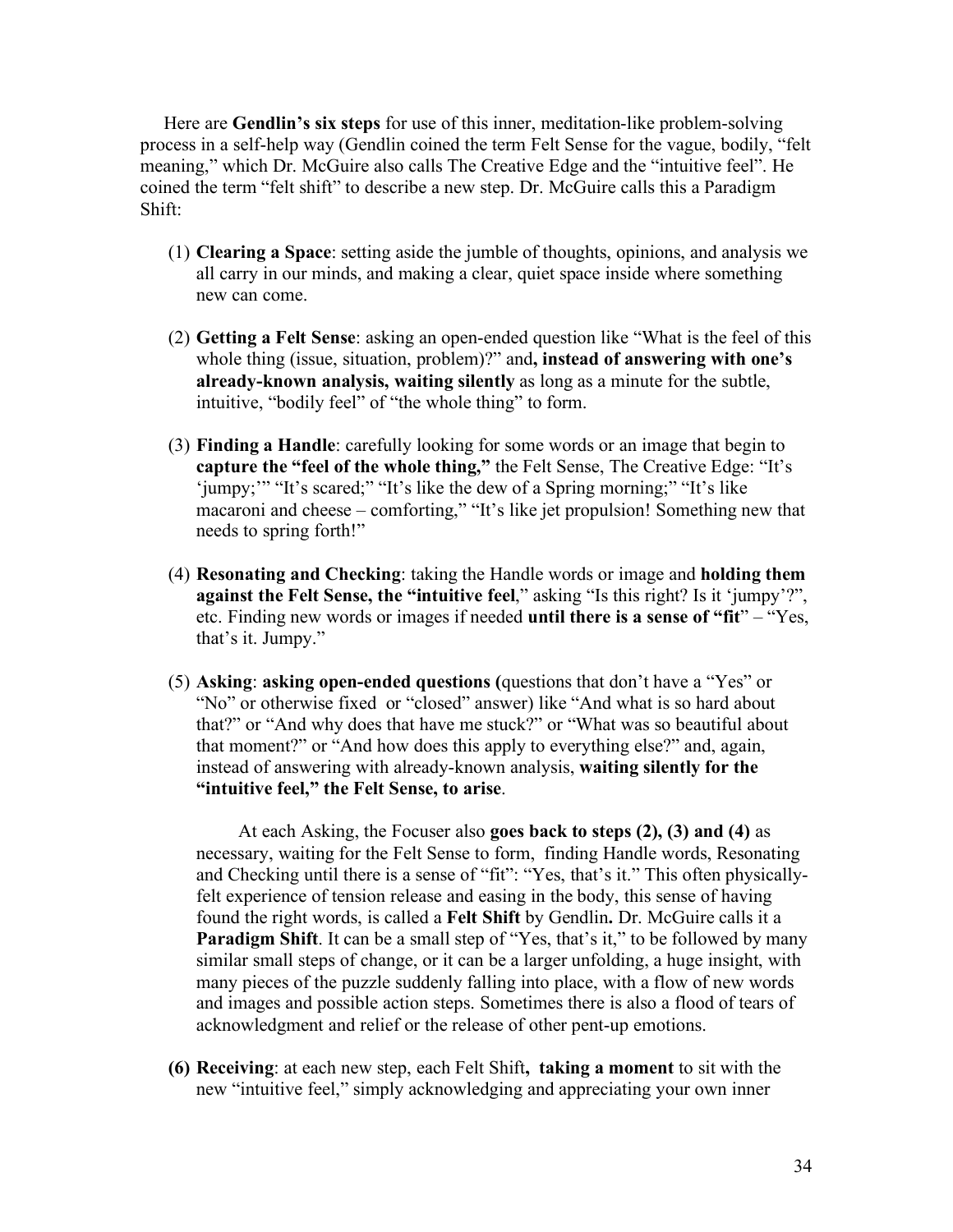knowing for this new insight. Then, **you can start again at step (5),** Asking another open-ended question, ("And what is so important about this?"; "And why did that have me stuck?"; "And where does my mother come into all of this?, etc.). **And, again, step (2), waiting for the Felt Sense to form, step (3) finding a Handle, step (4) Resonating and Checking until there is a Felt Shift, a sense of "That's it."**

You can always use Clearing A Space (see Instant "Ahah!" 7) as a first step of **Intuitive Focusing**, especially if you have a difficult time relaxing, being able to feel your body from the inside. Clearing a Space is particularly handy if you walk around with your body like cement a lot of the time!! However, a formal Clearing a Space takes a good twenty minutes, just in itself.

There are less time-consuming ways to get ready to start Focusing. You can "clear a space" through relaxation or imagery work. We'll give one of those a try below. The audio CD that comes with Creative Edge Focusing ™ 's Self-Help Package (www.cefocusing.com) contains two additional sets of Complete Focusing Instructions, plus several Pre-Focusing Exercises for Relaxation and Getting a Felt Sense.

### **Focusing on Spirituality: Experiencing The Sacred**

(You can read these to yourself now, download them for repeated use, read them into a tape recorder for playback; leave at least one minute of silence between each instruction)

You will choose an experience to spend Intuitive Focusing time on that had spiritual meaning for you, a moment when you might have said that you were experiencing God or The Sacred or Something Profound – often, this can be something that touched you or moved you, perhaps bringing a sheen of tears to your eyes. It might be a piece of music, a prayer or passage from the Bible, a poem, a sunset, the smile of a child, the touch of a friend.

By spending time with "the intuitive feel of it all," you are going to make more words and meanings for what is Sacred, to you. Please find a comfortable chair in a quiet place, and give yourself at least 30 minutes for **Intuitive Focusing**:

Okay…first, just get yourself comfortable…feel the weight of your body on the chair…loosen any clothing that is too tight….

(One minute)

Spend a moment just noticing your breathing….don't try to change it….just notice the breath going in….and out…..

(One minute…)

Now, notice where you have tension in your body (pause)…..

(One minute…)

Now, imagine the tension as a stream of water, draining out of your body through your fingertips and feet (Pause)….

(One minute…)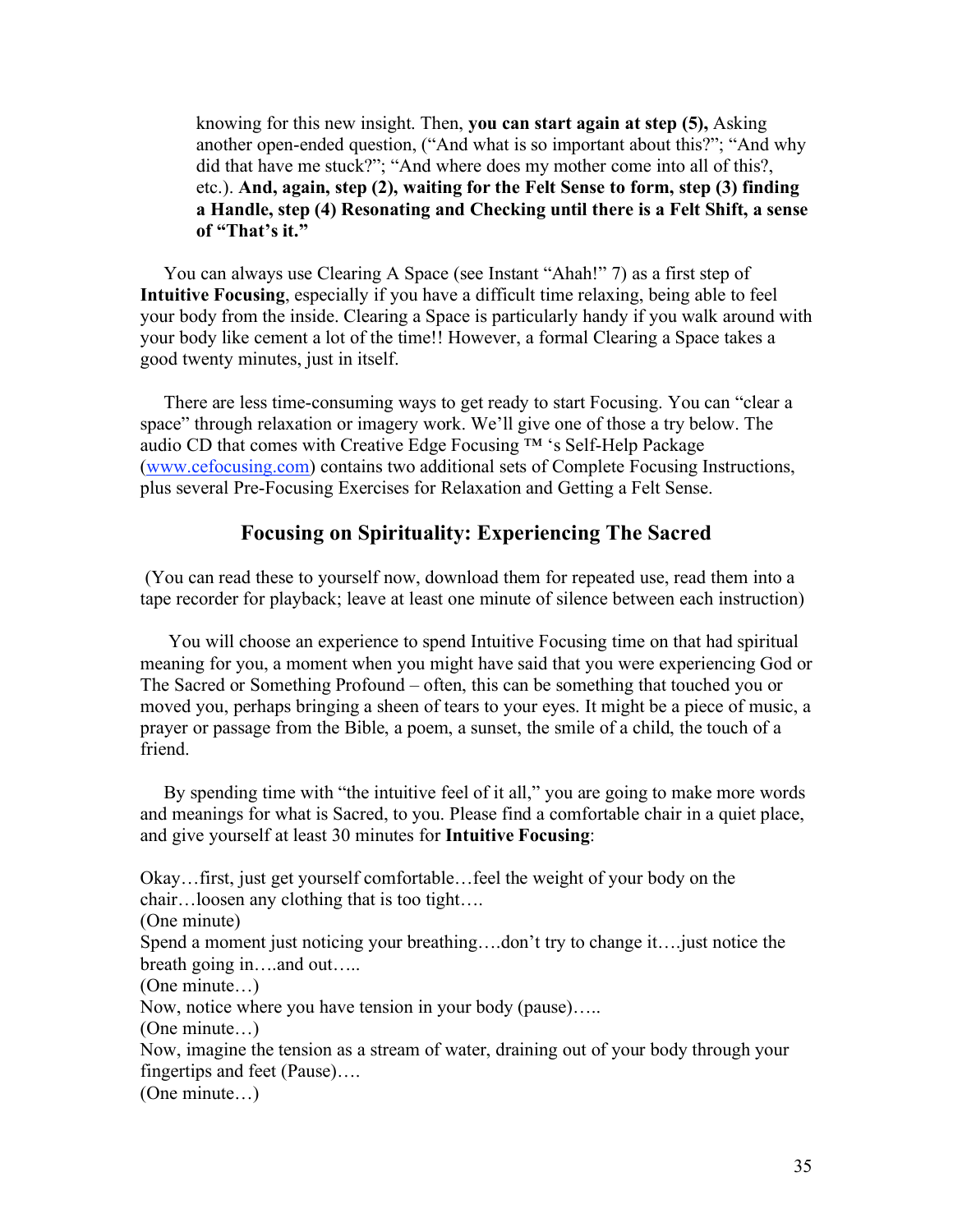Let yourself travel inside of your body to a place of peace.....

(One minute…)

Now, bring to mind an event or piece of music or art or religious symbol that felt Sacred, or had a spiritual significance for you (pause)…Take your time to find a powerful, meaningful symbol or event….

(One minute or more…)

Think about it or get a mental image of it……take your time to choose something that matters to you….

(One minute….)

Now, try to set aside all of your thoughts about this experience, and, as you carry a mental image of the event or symbol in your mind, just wait and see what comes in the center of your body, around your heart/chest area, in response (pause)….not words, but the intuitive feel of that whole thing ……

(One minute or more…)

Now, carefully try to find words or an image for that intuitive feel…Go carefully back and forth between any words and the intuitive feel of the whole thing until you find words or an image that are just right for it….....

(One minute…)

Now, gently ask yourself, "What was so important for me about that?" or, "What about that touched me or filled me with awe?", and wait, at least a minute, to see what comes in the center of your body, the place where you feel things…….

(One minute or more…)

Again, carefully find words or an image that exactly fit that felt experiencing….. (One minute or more…)

Now, ask yourself, "And what was so Sacred to me about that, what do I mean by 'Sacred'?" and, again, wait quietly, for at least a minute, to see what comes in the center of your body, without words, just the "feel" of "the whole thing" about "Sacred." (One minute or more…)

And find some words or an image to capture that "whole thing," The Sacred… (One minute or more…)

Now, ask yourself, "Does that capture what I mean by 'spiritual'?", and, again, don't answer from your head, what you already know, but wait, as long as a minute, for an answer to come in the center of your body, your wordless intuition, The Creative Edge………

(One minute or more…)

Again, carefully find words or an image for that, and check, "Is that it?"..... (One minute….)

If the answer is "Yes," a release of bodily tension, a sense of "rightness," then turn your attention to noticing any "spiritual" experiences that are present around the edges of this experience, right now…feelings of Sacredness, of floating in Oneness, of Awe or Gratitude, of being moved or touched with tears……stay with these immediate spiritual feelings as long as you like….

(One minute or more….)

Try to find an image or other symbol or gesture that might serve as a "handle" for this particular spiritual feeling, something that would remind you of how to find your way to